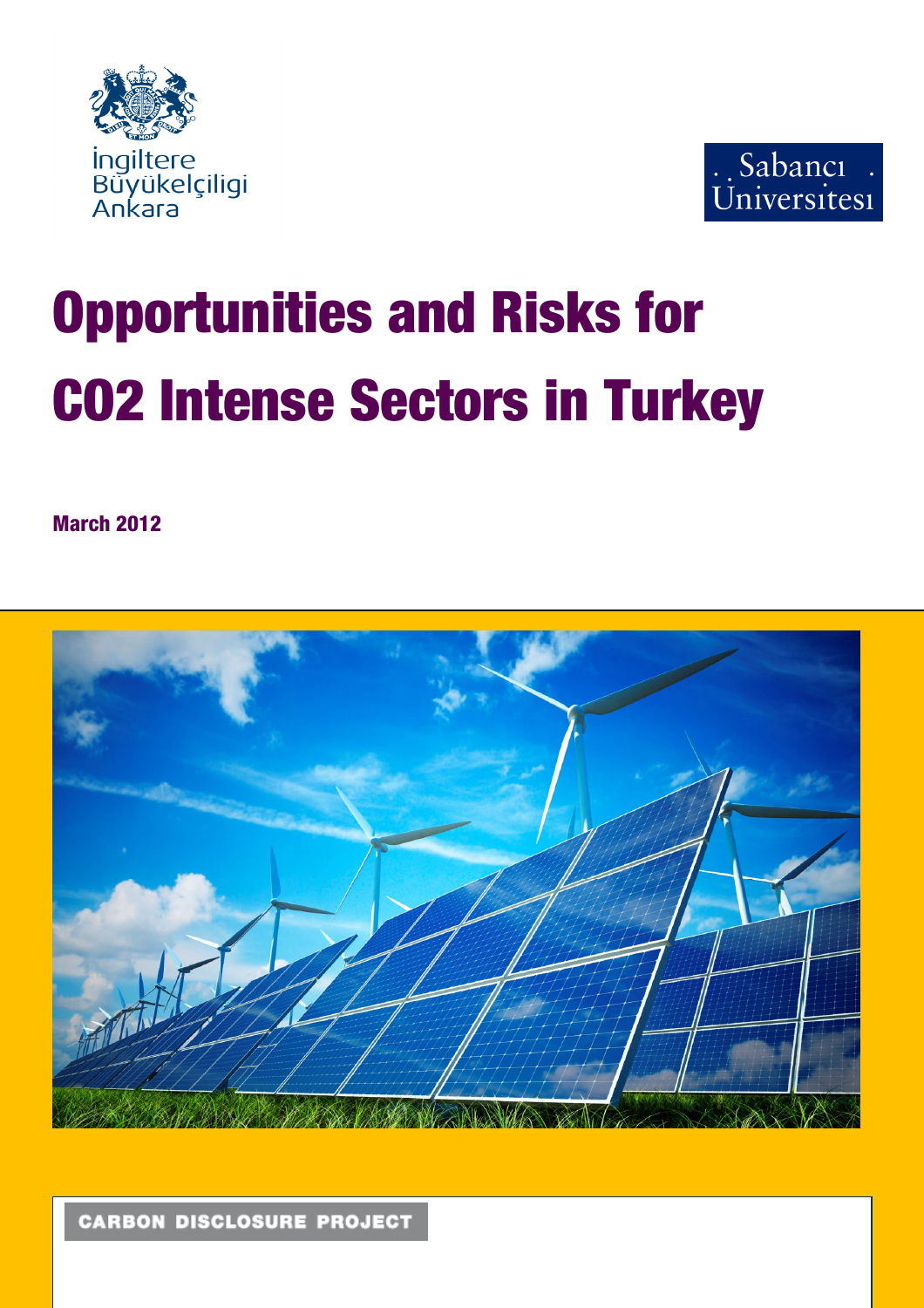Publication Date and Place: March, 2012, Sabanci University Corporate Governance Forum Report Writer: Tanyeli Behiç SABUNCU, MA Communication: cgft@sabanciuniv.edu DOI: 10.5900/SU\_SOM\_WP.2012.18904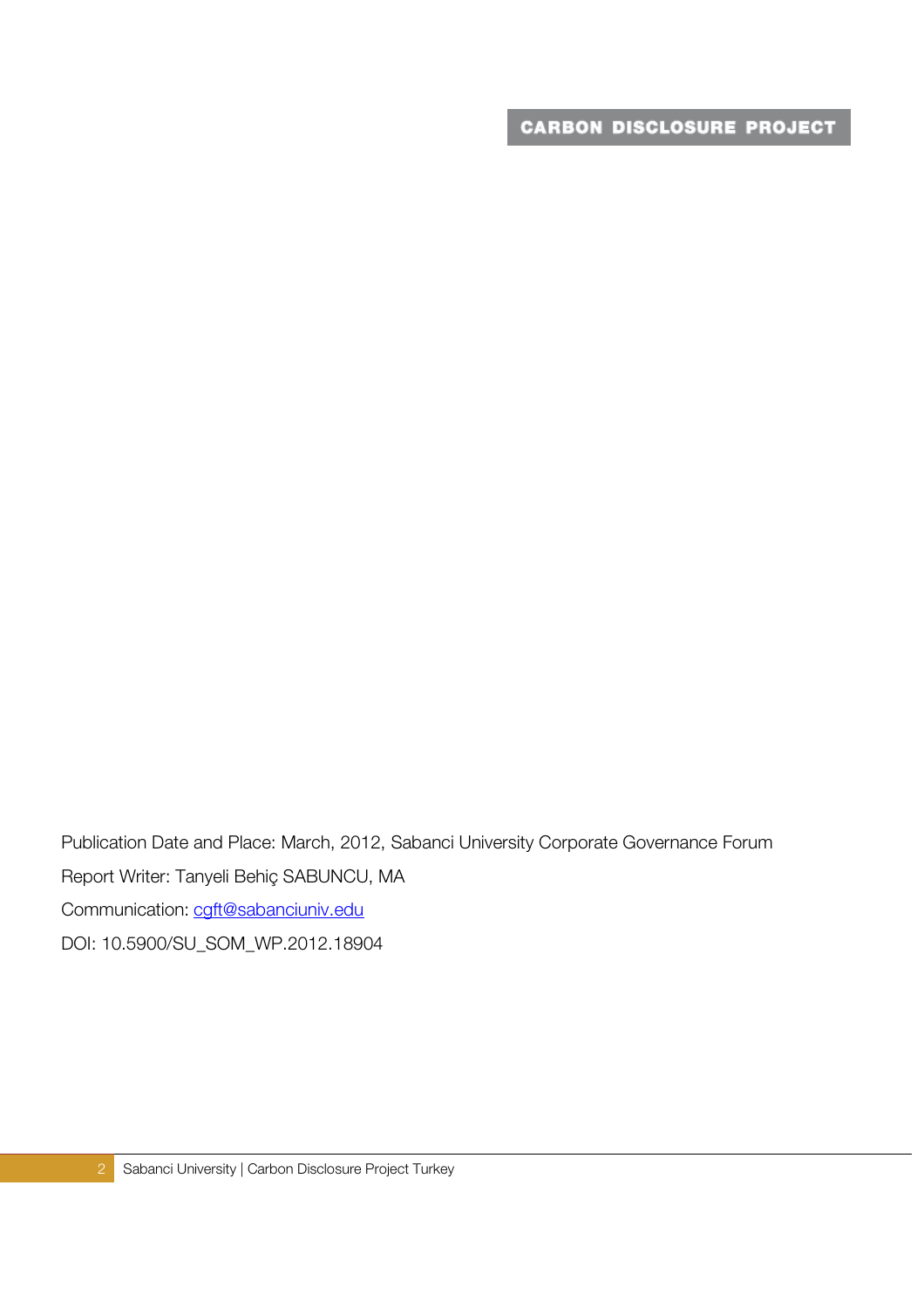# **Contents**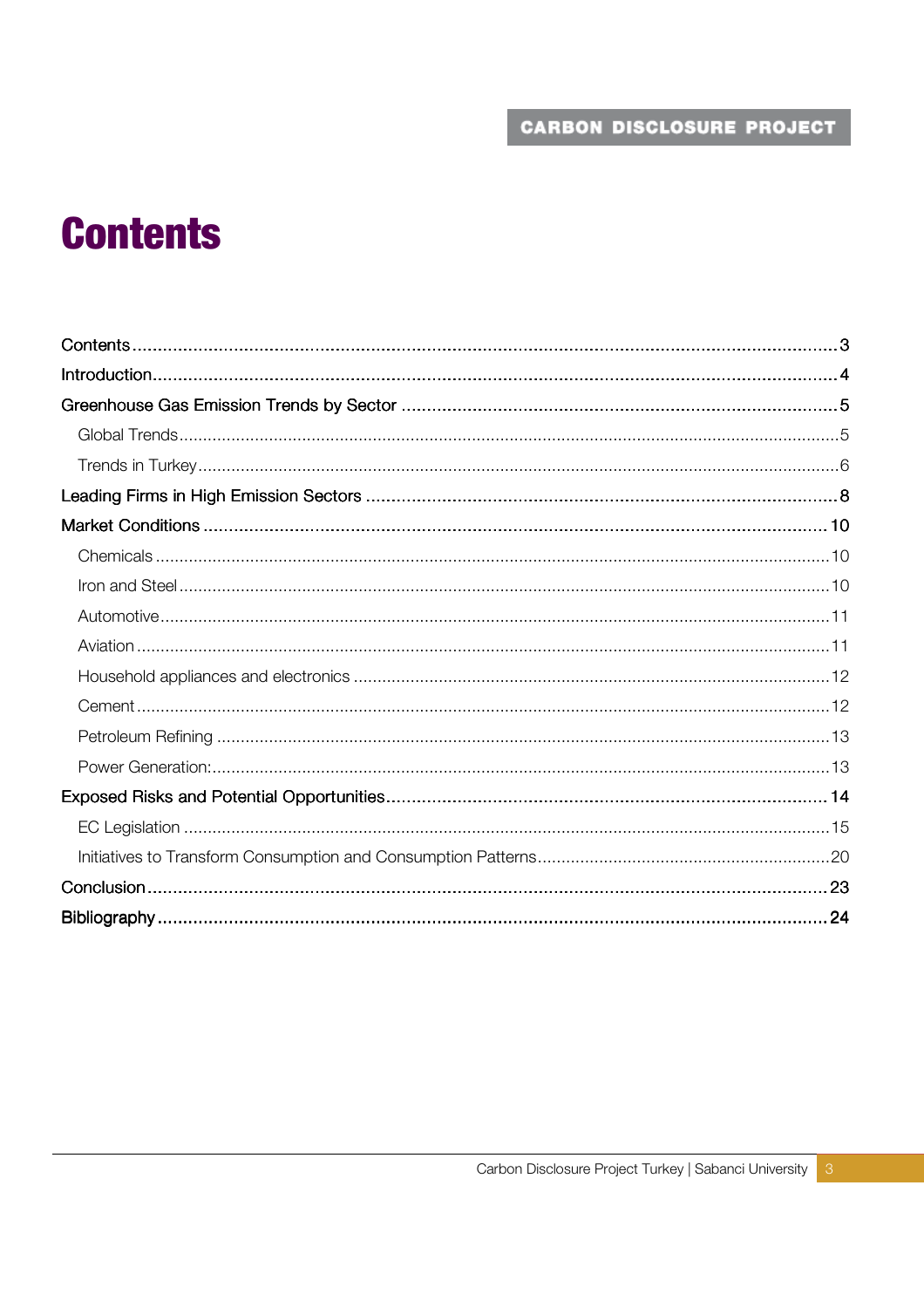# Introduction

In the year 2011, invitation was sent to 100 companies constituting Istanbul Stock Exchange's ISE-100 index. A total of 17 ISE 100 companies responded.

In 2012, CDP Turkey aims to enlarge its scope to cover both listed and non-listed firms in carbon intense industries through voluntary disclosure in collaboration with sector organizations.

The Carbon Disclosure Project (CDP) is an independent not-for-profit organization holding the largest database of primary corporate climate change information in the world.

Over 3,000 organizations in some 60 countries now disclose their greenhouse gas emissions, water management and climate change strategies through CDP, in order that they can set reduction targets and make performance improvements. This data is gathered on behalf of institutional investors, purchasing organizations and government bodies, then, made available to CDP signatories for integration into business and policy decision-making. Since its formation in 2000, CDP has become the gold standard for carbon disclosure methodology and process, providing essential climate change data to the global market place.

Since the beginning of the year 2010, Turkey is included in Carbon Disclosure Project with the support of Akbank and Ernst & Young-Turkey. The project is managed and controlled by Sabanci University Corporate Governance Forum, which has become a centre of expertise on corporate disclosure over the years.

50 companies, which constitute the Istanbul Stock Exchange's ISE-50 index, have been invited by CDP Turkey in the year of 2010 to disclose climate change related information,10 of those companies responded to CDP's invitation and presented their carbon emission levels and risk management strategies to international investors through the CDP platform. Additionally one company joined the CDP voluntarily.

In the year 2011, the invitation is extended to 100 companies constituting Istanbul Stock Exchange's ISE-100 index. A total of 17 ISE 100 companies responded to CDP, including two ISE 100 firms whose international parent companies answered the questionnaire on their behalf. In addition, there are three voluntary responses outside the ISE 100 sample, which increased the number of direct CDP responses from Turkish companies to 20.

In 2012, CDP Turkey aims to enlarge its scope to cover both listed and non-listed firms in carbon intense industries through voluntary disclosure in collaboration with sector organizations. This report discusses the conditions in  $CO<sub>2</sub>$  intense sectors of Turkey, in terms of market conditions, current & potential regulatory risks and opportunities.

The first sections of the report elaborate on comparative GHG emission trends in Turkey. The second section lays down leading firms in the largest industries and the most  $CO<sub>2</sub>$  intensive sectors in Turkey. The third section draws attention to the market dynamics in carbon intense industries. And the last section, points out risks and potential opportunities for those industries, including EC legislation and initiatives to transform consumption and production patterns.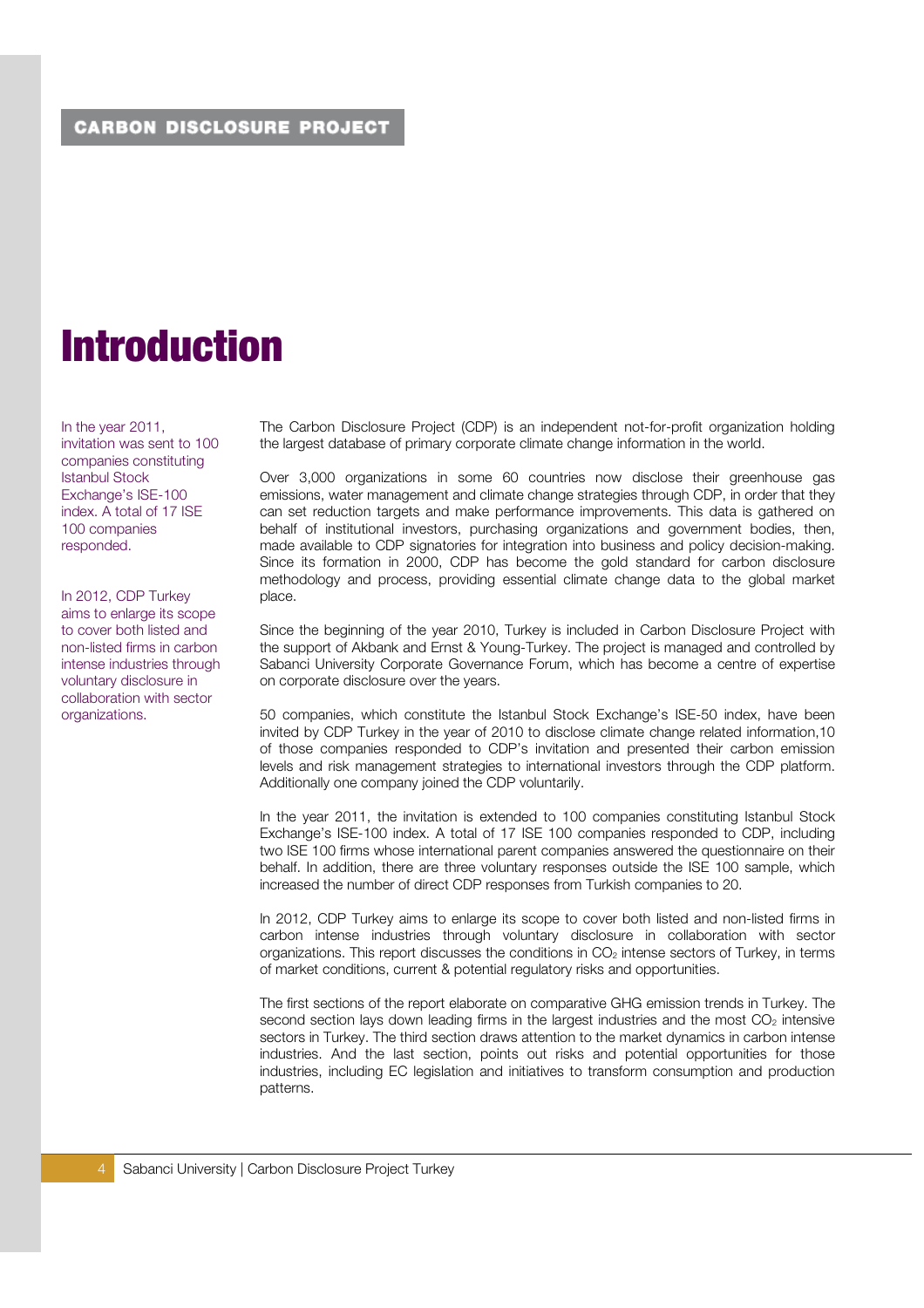# Greenhouse Gas Emission Trends by Sector

# Global Trends

-

According to 2007 Climate Change Report of Intergovernmental Panel for Climate Change (IPCC), energy supply, industry and transport sectors have the major share in global anthropogenic Greenhouse Gas (GHG) emissions, where Carbon Dioxide (CO<sub>2</sub>) emissions from fossil fuel use have the largest impact. Below Figure 1 a) indicates that  $CO<sub>2</sub>$  emissions have the lion-share (77%) and the fastest growth (80%) during the period between 1970 and 2004, among other GHG emissions. Figure 1 b), on the other hand, lays down the share of different anthropogenic GHGs by 2004 in terms of CO2 equivalent. In this respect, one can clearly see that CO<sub>2</sub>emissions from fossil fuel use are the main emission factor, with a share of 56.6%, causing climate change. The third graphic, Figure 1 c), shows the sectoral distribution of GHG emissions (CO2eq.); where the category of energy supply corresponds to the emissions from activities including power and heat generation, the category of industry includes emissions from manufacturing industry, such as iron and steel, chemicals, petroleum refining; lastly, the transport category implies GHG emissions from activities such as aviation, road transport, maritime transport and railway usage<sup>1</sup>. In this context, power and heat generation activities accounts to 25,9 % of global GHG emissions, which is followed by manufacturing activities (19,4 %) and Transportation sector (13,1 %).



#### Figure 1: Global anthropogenic GHG emissions

Source: Intergovernmental Panel on Climate Change (IPCC) Climate Change 2007 Synthesis Report

<sup>1</sup> See IPCC Fourth Assessment Report: Climate Change 2007, Working Group III, Mitigation of Climate Change

Carbon Disclosure Project Turkey | Sabanci University | 5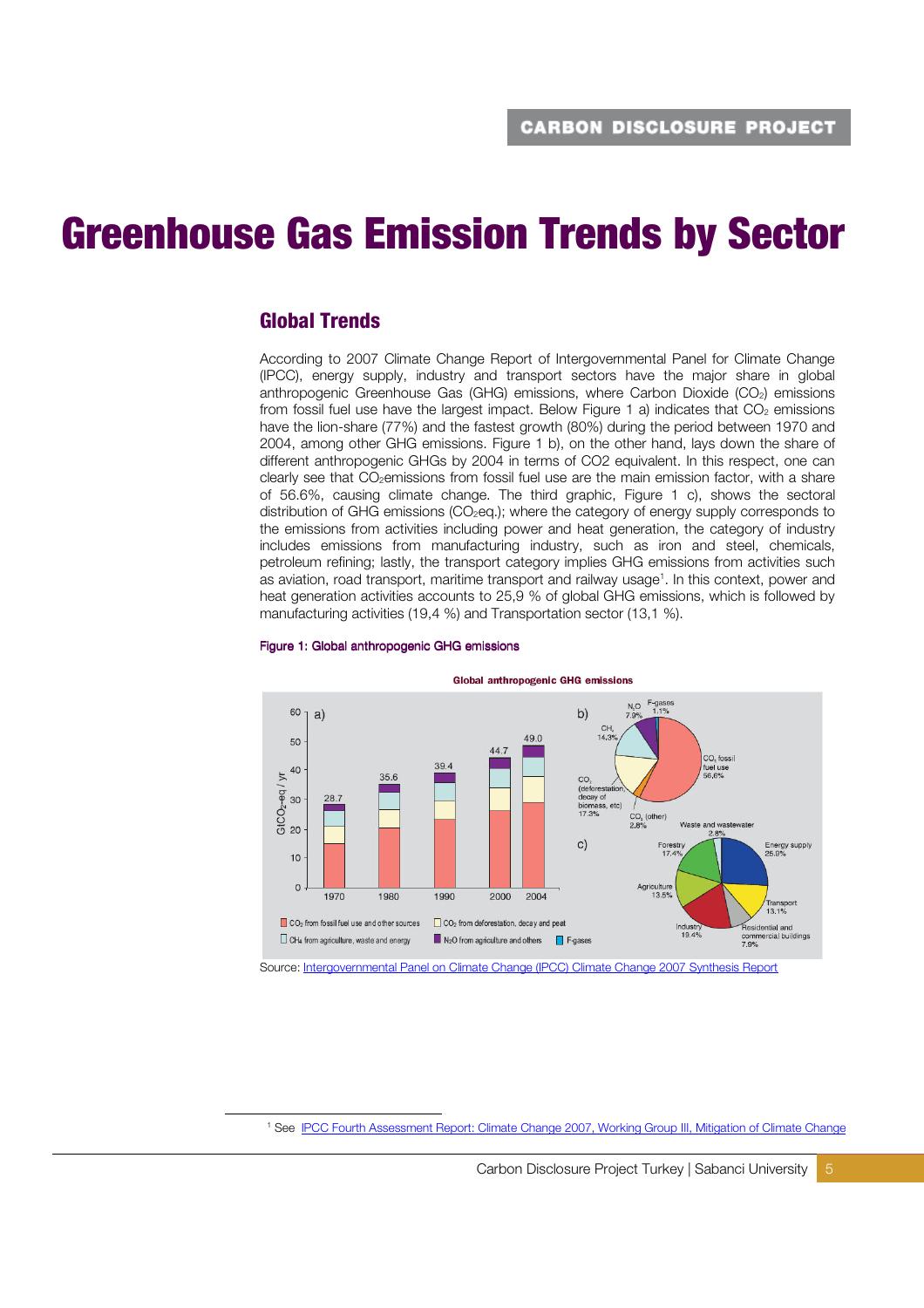Emission trends in Turkey are similar to the global trends, where energy generation/supply, manufacturing and transport are the major sources of CO<sub>2</sub> emissions.

# Trends in Turkey

The statistics of the Turkish Statistical Institute (TSI) indicate that emission trends in Turkey are similar to the global trends, where energy generation/supply, manufacturing and transport are the major sources of  $CO<sub>2</sub>$  emissions. However, economies of scale (i.e. production figures and capacities) and market dynamics, which will be elaborated in further sections, are also important factors in terms of  $CO<sub>2</sub>$  intensity.

### Distribution of direct GHG emissions (%) by sector

Figure 2/A and B present the amount of  $CO<sub>2</sub>$  emissions (gross tonnes) by sectors from the year of 2000 until 2009. Energy Consumption includes total CO<sub>2</sub> emissions from stationary and mobile energy activities (fuel combustion as well as fugitive fuel emissions), including power and heat generation, petroleum refining, manufacturing industries, transportation and others. Industrial Processes category, on the other hand, corresponds to by-product or fugitive emissions of greenhouse gases from industrial process employed in the production of minerals, metals and chemicals. The figures indicate that the sectors contributing the most to CO<sub>2</sub> emissions in Turkey are as follows:<sup>2</sup>

### Figure 2/A: Major CO<sub>2</sub> Emitting Sectors (According to National GHG Emission Inventory of 2009)

| <b>Sector</b>             | CO <sub>2</sub> Emissions<br>(*1000 Tones) | <b>Industrial Process Emissions</b><br>(*1000 Tonnes) |
|---------------------------|--------------------------------------------|-------------------------------------------------------|
| Power and Heat Generation | 96.286.35                                  | N/A                                                   |
| Road Transport            | 39.535.80                                  | N/A                                                   |
| Cement                    | Mentioned in "others" category             | 25,494,43                                             |
| Iron and Steel            | 12,663.30                                  | N/A                                                   |

In addition to the industries mentioned above, aviation is also worth to consider in terms of growth rate of its emissions. Although, the amount of total  $CO<sub>2</sub>$  emissions is relatively low, compared to other sectors, emissions from the aviation industry are nearly doubled during the period between 2000 and 2009.

When we look at the changes of emission trends in years, Figure 2/B also shows us the effect of economic turmoil in 2001 and 2008 on  $CO<sub>2</sub>$  emissions. Especially, the industries including aviation, chemicals, iron and steel and cement are severely affected from the crisis.

Apart from contribution to emissions, industry concentration and the size of emitting companies are also considered in the final analysis to define the main  $CO<sub>2</sub>$  intense sectors. For example; although road transport is the second source of  $CO<sub>2</sub>$  emissions, the size of companies in this sector is relatively small. Notably there is no road transport firm in the first 200 of 500 list of Capital Turkey and Fortune Turkey magazines and the source of transport related emissions include individually owned vehicle and company fleets.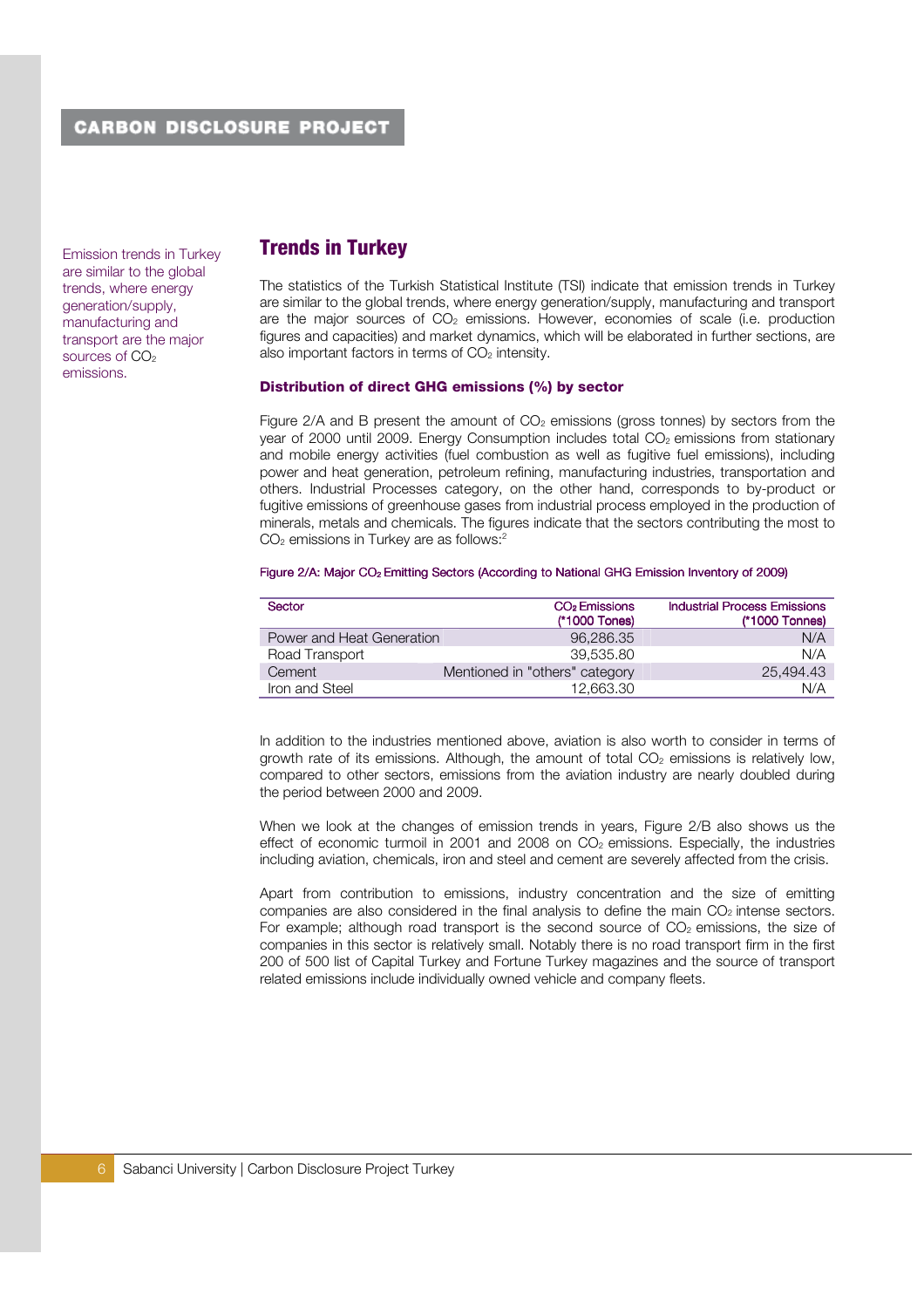| Figure 2/B: GHG Emission Inventory of Turkey 2000 – 2009 (*1000 tonnes) |           |           |           |           |                                                                                                               |           |            |      |      |
|-------------------------------------------------------------------------|-----------|-----------|-----------|-----------|---------------------------------------------------------------------------------------------------------------|-----------|------------|------|------|
| 2000                                                                    | 2001      | 2002      | 2003      | 2004      | 2005                                                                                                          | 2006      | 2007       | 2008 | 2009 |
|                                                                         |           |           |           |           | 207.054,44 190.878,73 198.951,36 212.964,27 222.283,61 236.355,33 253.150,17 282.833,96 270.862,11 271.109,03 |           |            |      |      |
| 76.779.72                                                               | 79.722.48 | 74.055.79 | 74.195.58 | 76.184.85 | 88.556.87                                                                                                     | 90.602.20 | 106.602.75 |      |      |

### Figure 2/B: GHG Emission Inventory of Turkey 2000 –

| Total                                                                               | 225.432.27            | 208.990.49             | 218.041.67             | 232.641.13            | 243.434,42             | 259.605.48            | 276.716.43             | 307.915.64                | 297.123.94                | 299.106.06                |
|-------------------------------------------------------------------------------------|-----------------------|------------------------|------------------------|-----------------------|------------------------|-----------------------|------------------------|---------------------------|---------------------------|---------------------------|
| a. Aluminum Production                                                              | 110,7                 | 111,11                 | 112,5                  | 113,65                | 115,2                  | 108                   | 108,01                 | $(\star)$                 | $(\dot{r})$               |                           |
| 3. Metal Production                                                                 | 110,7                 | 111,11                 | 112,5                  | 113,65                | 115,2                  | 108                   | 108,01                 | (*)                       | (*)                       | (*)                       |
| b. Carbide Production                                                               | 48,63                 | 38,8                   | 28,81                  | 38,5                  | 61,38                  | $(\star)$             | $(\star)$              | $(\dot{\phantom{a}})$     | $\left( ^{\star }\right)$ | $(\dot{\phantom{a}})$     |
| a. Ammoniac Production                                                              | 104,01                | 130,62                 | 585,04                 | 563,14                | 641,25                 | 592,93                | 178,42                 | $\left( ^{\star }\right)$ | $(\dot{z})$               | $\left( ^{\star }\right)$ |
| 2. Chemicals Industry                                                               | 152,64                | 169,42                 | 613,84                 | 601,65                | 702,64                 | 592,93                | 178,42                 | (*)                       | (                         | $(\dot{\phantom{a}})$     |
| and Use                                                                             | 227,86                | 199,17                 | 224,69                 | 242,11                | 255,57                 | 332,57                | $(\dot{r})$            | $(\dot{\phantom{a}})$     | $(\dot{\phantom{a}})$     | $(\dot{\phantom{a}})$     |
| b. Lime Production, Limestone<br>and Dolomite Use<br>c. Sodium Carbonate Production | 2.826,66              | 2.678,20               | 2.794,07               | 2.895,49              | 3.025,77               | 3.290,75              | 3.409,38               | 3.449,03                  | 2.992,48                  | 2.502,60                  |
| a. Cement Production                                                                | 15.059,97             | 14.953,84              | 15.345,19              | 15.823,96             | 17.051,64              | 18.925,90             | 19.870,45              | 21.632,64                 | 23.269,35                 | 25.494,43                 |
| 1. Mineral Products                                                                 | 18.114,49             | 18.111,75<br>17.831,22 | 19.090,30<br>18.363,96 | 18.961,56             | 21.150,82<br>20.332,97 | 22.549,22             | 23.566,26<br>23.279,83 | 25.081,67                 | 26.261,83                 | 27.997,04                 |
| b. Agriculture/Forestry/Fisheries<br><b>Industrial Processes</b>                    | 8.539,41<br>18.377,83 | 8.171,33               | 8.297,17               | 8.424,40<br>19.676,86 | 9.053,60               | 9.226,75<br>23.250,15 | 9.909,91               | 10.795,35<br>25.081,67    | 13.676,10<br>26.261,83    | 13.408,29<br>27.997,04    |
| a. Housing                                                                          | 26.891,55             | 21.065,09              | 22.471,30              | 25.218,56             | 28.284,91              | 30.639,47             | 31.667,43              | 34.051,06                 | 48.223, 92                | 53.380,06                 |
| 4. Other Sectors                                                                    | 35.430,96             | 29.236,41              | 30.768,46              | 33.642,96             | 37.338,52              | 39.866,22             | 41.577,33              | 44.846,42                 | 61.900,02                 | 66.788,34                 |
| d. Maritime                                                                         | 610,65                | 784,9                  | 806,23                 | 873,9                 | 1.207,01               | 1.277,43              | 1.439,67               | 1.588,76                  | 1.534,59                  | 1.629,98                  |
| c. Rail                                                                             | 477,72                | 377,44                 | 379,52                 | 394,58                | 374,27                 | 676,75                | 682,23                 | 424,12                    | 450,3                     | 437,19                    |
| b. Road                                                                             | 30.822,24             | 30.541,22              | 31.113,55              | 32.368,94             | 34.077,86              | 34.517,38             | 37.081,73              | 42.934,09                 | 39.882,43                 | 39.535,80                 |
| a. Aviation                                                                         | 3.058,29              | 3.322,73               | 3.745,02               | 4.128,06              | 4.798,68               | 4.054,36              | 4.534,42               | 6.063,69                  | 5.180,76                  | 5.104,18                  |
| 3. Transportation                                                                   | 34.968,90             | 35.026,30              | 36.044,33              | 37.765,48             | 40.457,82              | 40.525,92             | 43.738,06              | 51.010,66                 | 47.048,07                 | 46.707,15                 |
| d. Others                                                                           | 44.681,09             | 32.260,20              | 43.776,93              | 52.687,50             | 53.366,82              | 51.055,56             | 60.685,49              | 57.668,27                 | 42.446,16                 | 39.907,39                 |
| c. Chemicals                                                                        | 3.152,32              | 3.288,62               | 3.256,88               | 3.129,48              | 3.140,11               | 4.352,26              | 4.433,33               | 2.410,85                  | 492,45                    | 1.382,08                  |
| b. Non-Ferrous Metals                                                               | 1.953,72              | 1.960,61               | 2.142,74               | 1.955,54              | 2.274,57               | 2.369,23              | 2.728,15               | 9.957,46                  | 265,2                     | 1.144,63                  |
| a. Iron and Steel                                                                   | 10.087,73             | 9.384,12               | 8.906,24               | 9.587,73              | 9.520,93               | 9.629,28              | 9.385,62               | 10.337,56                 | 12.769,35                 | 12.663,30                 |
| 2. Manufacturing Industries                                                         | 59.874,86             | 46.893,54              | 58.082,79              | 67.360,25             | 68.302,43              | 67.406,33             | 77.232,58              | 80.374,14                 | 55.973,17                 | 55.097,39                 |
| b. Petroleum Refining                                                               | 4.690,34              | 5.207,09               | 5.241,07               | 5.222,32              | 5.685,38               | 4.877,17              | 5.290,45               | 5.941,24                  | 4.467,65                  | 6.229,79                  |

a. Power and Heat Production 72.089,38 74.515,39 68.814,72 68.973,26 70.499,47 83.679,69 85.311,75 100.661,51 101.473,20 96.286,35

GHG Emission Sources

**Energy Consumption** 

1. Energy Industries

Source: Turkish Statistical Institute

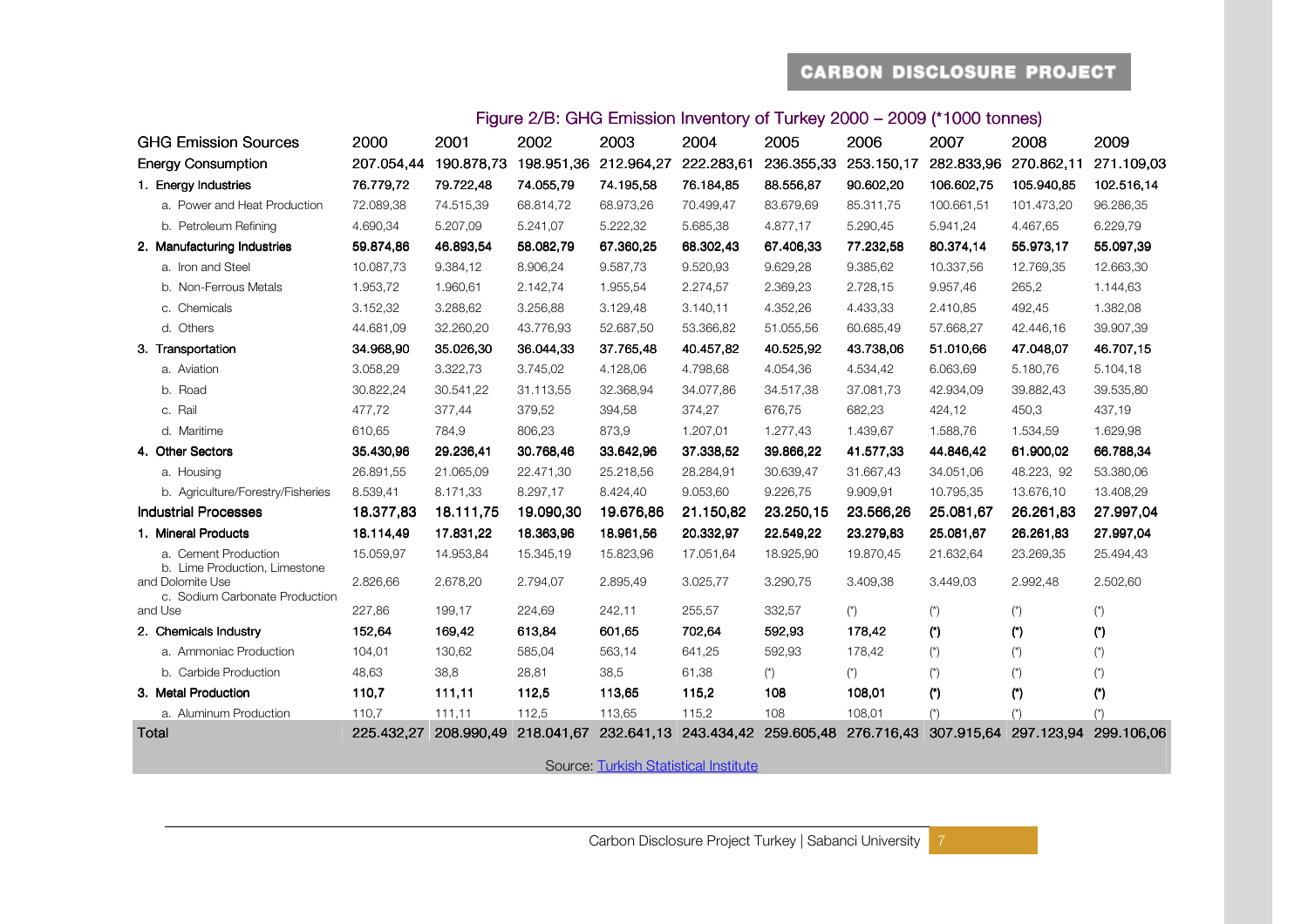# Leading Firms in High Emission Sectors

The following list contains leading firms in  $CO<sub>2</sub>$  intense sectors and large scale industries based on the first 200 firms of Fortune 500-Turkey (2010) and Capital 500 (2011) - Turkey indexes published by Fortune Turkey and Capital Turkey magazines. Both indexes list the firms in Turkey in accordance with net sales figures. The financial sector is excluded from our list due to their low contribution to emissions.

#### Figure 3: Major listed and non listed companies in large scale industries and CO2 intense sectors

| Sector                 | Company Name                                      | Listed     | <b>Net Sales</b> |
|------------------------|---------------------------------------------------|------------|------------------|
| Automotive             | FORD OTOMOTIV SANAYI A.S.                         | Yes        | 7.649.411.637    |
|                        | <b>OYAK RENAULT</b>                               | No.        | 6.449.317.844    |
|                        | TOFAŞ TÜRK OTOMOBİL FABRİKASI A.Ş.                | Yes        | 6.410.219.000    |
|                        | MERCEDES BENZ TURK                                | <b>No</b>  | 3.484.149.811    |
|                        | <b>TOYOTA OTOMOTIV</b>                            | <b>No</b>  | 2.351.102.279    |
|                        | OTOKOÇ OTOMOTİV TİC. VE SAN. A.Ş.                 | <b>No</b>  | 2.186.367.468    |
|                        | BMC SAN. VE TİC. A.Ş.                             | No         | 645.026.587      |
|                        | KARSAN OTOMOTİV SANAYİİ VE TİC. A.Ş.              | Yes        | 553.947.257      |
|                        | KOLUMAN MOTORLU ARAÇLAR TİC. VE SAN.<br>A.S.      | <b>No</b>  | 804.278.920      |
| <b>Iron&amp; Steel</b> | EREĞLİ DEMİR VE ÇELİK FABRİKALARI T.A.Ş.          | Yes        | 6.632.827.541    |
|                        | İÇDAŞ ÇELİK ENERJİ TERSANE VE ULAŞIM<br>SAN. A.S. | <b>No</b>  | 3.523.477.228    |
|                        | BORÇELİK ÇELİK SANAYİ VE TİCARET A.Ş.             | <b>No</b>  | 1.620.095.727    |
|                        | KROMAN ÇELİK SANAYİİ A.Ş.                         | <b>No</b>  | 1.589.424.210    |
|                        | TOSYALI DEMİR ÇELİK SANAYİ A.Ş.                   | No.        | 1.465.616.532    |
|                        | KİBAR DIŞ TİCARET A.Ş.                            | <b>No</b>  | 1.338.843.693    |
|                        | DİLER DEMİR ÇELİK ENDÜSTRİSİ VE TİC. A.Ş.         | <b>No</b>  | 1.217.159.606    |
|                        | KAPTAN DEMİR ÇELİK ENDÜSTRİ VE TİC. A.Ş.          | <b>No</b>  | 1.190.615.948    |
|                        | YAZICI DEMİR ÇELİK SANAYİ VE TURİZM TİC.          |            |                  |
|                        | A.Ş.                                              | <b>No</b>  | 1.010.061.100    |
|                        | KARDEMİR KARABÜK DEMİR ÇELİK SAN. VE<br>TIC. A.S. | Yes        | 1.008.861.255    |
|                        | BORUSAN MANNESMANN BORU SAN. VE TİC.              |            |                  |
|                        | A.S.                                              | Yes        | 981.080.746      |
|                        | İZMİR DEMİR ÇELİK SANAYİ A.Ş.                     | <b>Yes</b> | 919.944.663      |
|                        | YÜCEL BORU VE PROFİL ENDÜSTRİSİ A.Ş.              | <b>No</b>  | 861.538.097      |
|                        | NOKSEL CELIK BORU SAN. A.S.                       | <b>No</b>  | 623.401.875      |
|                        | EKİNCİLER DEMİR VE ÇELİK SANAYİ A.Ş.              | <b>No</b>  | 596.878.971      |
|                        | NURSAN ÇELİK SAN. VE HADDECİLİK A.Ş.              | <b>No</b>  | 578,530,733      |
|                        | NURSAN DEMİR PAZARLAMA A.Ş.                       | <b>No</b>  | 534.794.718      |
|                        | ÖZKAN DEMİR ÇELİK SANAYİ A.Ş.                     | <b>No</b>  | 442.760.894      |
| Cement                 | AKÇANSA ÇİMENTO SAN. VE TİC. A.Ş.                 | Yes        | 817.352.286      |
|                        | NUH ÇİMENTO SANAYİİ A.Ş.                          | Yes        | 773,963,850      |
|                        | CIMSA CIMENTO SAN. VE TIC. A.S.                   | Yes        | 708.480.015      |
|                        | CIMENTAS IZMIR CIMENTO FABRIKASI T.A.S.           | Yes        | 478.489.000      |
|                        | <b>BURSA CIMENTO FABRIKASI A.S.</b>               | Yes        | 413.961.137      |
|                        | LİMAK ÇİMENTO SANAYİİ VE TİC. A.Ş.                | <b>No</b>  | 401.809.628      |
|                        | ÇİMKO ÇİMENTO VE BETON SAN. VE TİC. A.Ş.          | No.        | 400.942.635      |
| Power Gen.             | EÜAŞ ELEKTRİK ÜRETİM A.Ş.                         | <b>No</b>  | 12.412.470.314   |
|                        | AKSA ENERJİ ÜRETİM A.Ş.                           | Yes        | 911.279.485      |
|                        | ENERJİSA ENERJİ ÜRETİM A.Ş.                       | No         | 724.284.387      |
|                        | ZORLU ENERJİ ELEKTRİK ÜRETİM A.Ş.                 | Yes        | 433.996.000      |
|                        | AKENERJİ ELEKTRİK ÜRETİM A.Ş.                     | Yes        | 428.354.752      |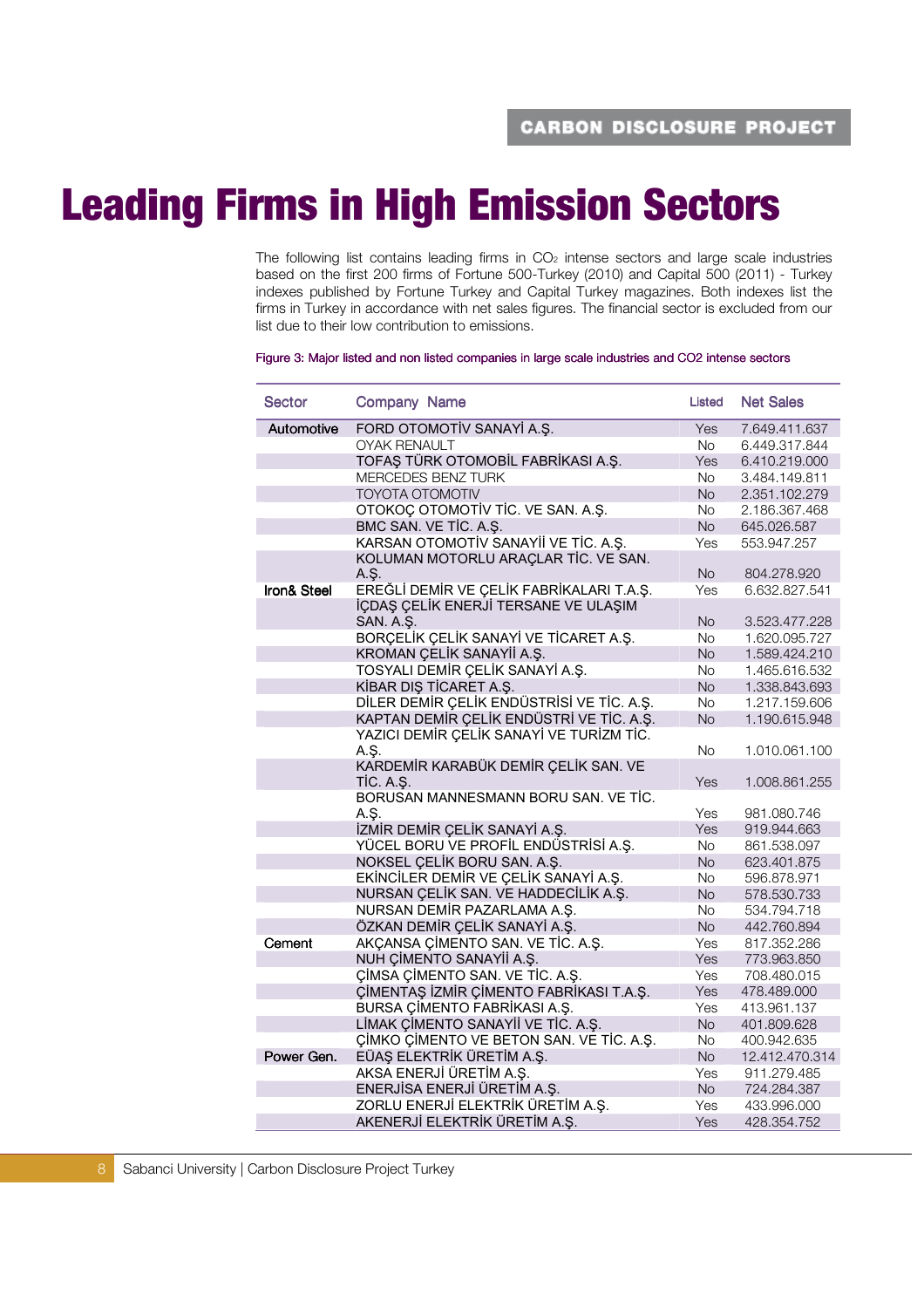| Refining           | TÜRKİYE PETROL RAFİNERİLERİ A.Ş.        | Yes       | 26.218.720.000 |
|--------------------|-----------------------------------------|-----------|----------------|
| Aviation           | TÜRK HAVA YOLLARI A.O.                  | Yes       | 8.422.771.140  |
|                    | PEGASUS HAVA TAŞIMACILIĞI A.Ş.          | No l      | 1.102.910.642  |
|                    | ONUR AIR TAŞIMACILIK A.Ş.               | <b>No</b> | 669.613.017    |
|                    | ATLASJET HAVACILIK A.Ş.                 | No.       | 516.700.716    |
| Chemicals          | PETKIM PETROKIMYA HOLDING A.Ş.          | Yes       | 2.909.391.891  |
|                    | GÜBRE FABRİKALARI T.A.Ş.                | No l      | 1.385.502.669  |
|                    | AKSA AKRİLİK KİMYA SANAYİ A.Ş.          | Yes       | 1.304.312.000  |
|                    | TOROS TARIM SAN. VE TİC. A.Ş.           | No l      | 1.018.407.276  |
|                    | HAYAT KİMYA SANAYİ A.Ş.                 | No        | 812.473.113    |
|                    | TÜRK HENKEL KİMYA SAN. VE TİC. A.Ş.     | No.       | 675.123.584    |
|                    | SODA SANAYİİ A.Ş.                       | Yes       | 660.193.700    |
|                    | SASA POLYESTER SANAYİ A.Ş.              | Yes       | 641.108.000    |
|                    | BETEK BOYA VE KİMYA SANAYİ A.Ş.         | No        | 538,401.116    |
|                    | ARCELIK A.S.                            | Yes       | 6.936.420.000  |
| Household          | VESTEL ELEKTRONİK SAN. VE TİC. A.ª.     | Yes       | 5.289.967.000  |
| appliances         | BSH EV ALETLERİ SAN. VE TİC. A.Ş.       | Yes       | 2.384.507.157  |
| and                | INDESIT COMPANY BEYAZ ESYA SAN. VE TİC. |           |                |
| <b>Electronics</b> | A.S.                                    | <b>No</b> | 695.731.773    |
|                    | <b>İHLAS EV ALETLERİ</b>                | Yes       |                |

The figure above indicates that petroleum refining, power generation and aviation industries include the three largest  $CO<sub>2</sub>$  emitting companies in Turkey, two of which are government controlled enterprises (Elektrik Üretim A.Ş. and Türk Hava Yolları A.O.). When we look at the private sector companies on the other hand; we see that automotive, iron & steel and household appliances sectors include the largest industrial firms. Cement and chemicals, on the other hand, are relatively small but highly emitting sectors.

Therefore, considering the GHG emission trends and industry composition it can be concluded that power generation, petroleum refining, cement, iron and steel, chemicals, aviation, automotive, household appliances and electronics are the key sectors in Turkey to reduce  $CO<sub>2</sub>$  emissions. The following section elaborates on the market conditions of those sectors.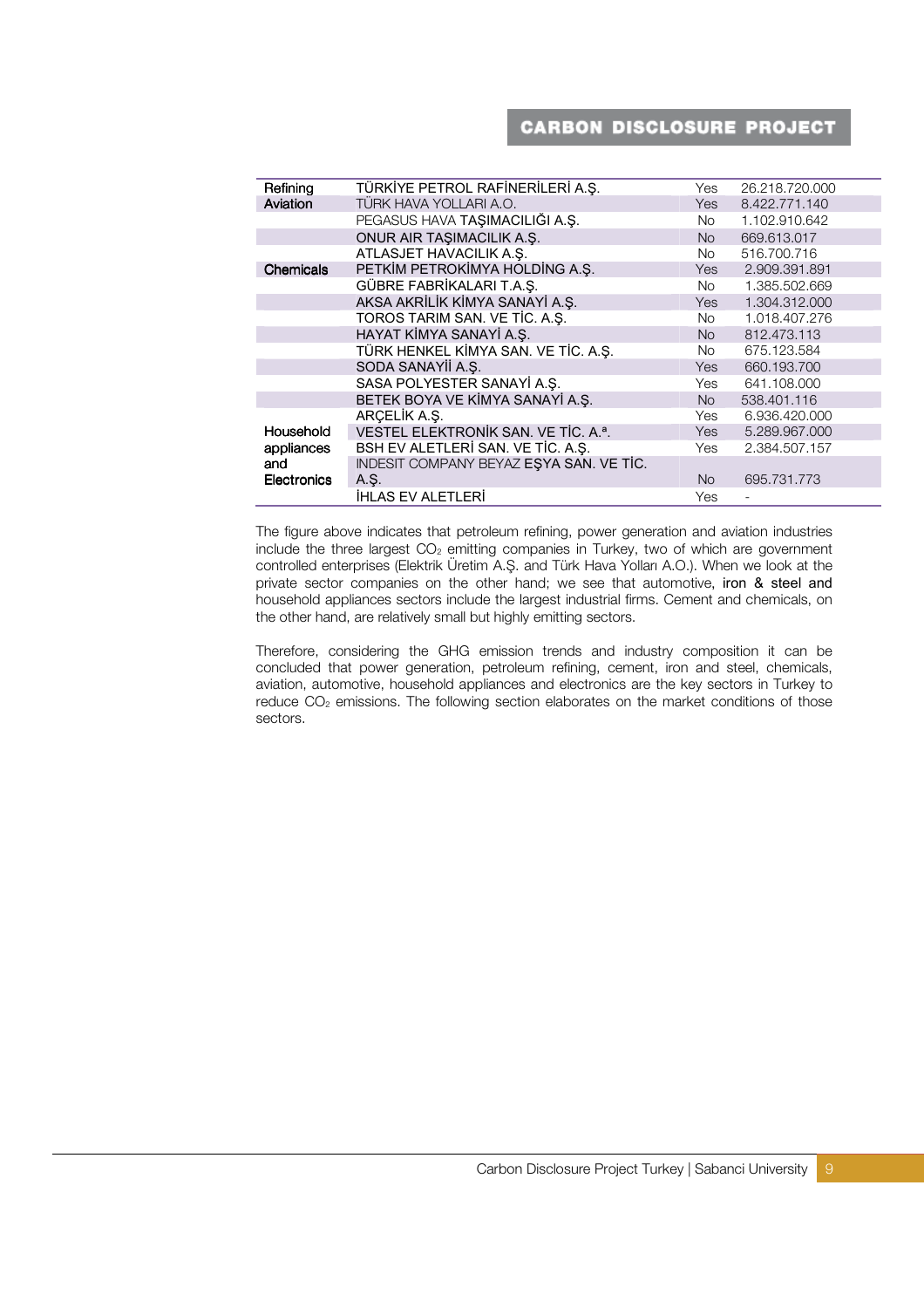# Market Conditions

### **Chemicals**

Due to hidden production and lack of inspections on compliance with environmental protection standards, there is an unfair competition problem in the sector, which creates a disadvantage for those firms investing in environment-friendly production technologies. Another issue faced by the firms in this sector is bureaucratic barriers to investing in new production sites. Due to the fact that chemicals industry is a heavy polluting industry, competent authorities are reluctant to grant permits to new production plants<sup>2</sup>.

On the other hand, it is also pointed out by the representatives of the industry that harmonization with the legislation of European Community (EC), i.e. Regulation for Registration, Evaluation, Authorization and Restriction of Chemicals (REACH), will create a self-control mechanism within the industry, which might help to overcome the problem of hidden production and inspection. Also explained above, REACH is a regulatory framework making the producers responsible for the character and quantity of chemicals produced or used during the production process.<sup>3</sup> According to the information obtained from the Ministry of European Union (EU) Affairs, Turkey is planning to harmonize its legislation with REACH within the next couple of years. However, an additional period of transition for the sector might be necessary. Not surprisingly, complying with such a complex framework will require new investments. In this case, one can conclude that those firms investing in green production technologies will obtain a competitive advantage.

Chemicals are one of the most energy intense sectors in manufacturing industry<sup>2</sup>. Rising energy prices is a concern for the sector. In this respect, firms investing in energy efficiency technologies, such as advanced optimization systems and reduction of gas flaring will not only create a cost advantage but also reduce GHG emissions.

Chemicals industry is also in the supply chain of paper and pulp sector, which is covered by Emissions Trading System (ETS) of the European Union (EU)<sup>4</sup>. In this respect, lowering the CO2 content of products is also important for the sector in order to secure competitive advantage in the EU.

### Iron and Steel

As the production of Iron and Steel has gradually been decreasing in the EU market, the export rate of Turkish producers to European countries has been rising. However, as a high emitting and energy intense industry, making the necessary investments to reduce emission rates is vitally important for the firms in Turkey, in terms of complying with the EC Legislation in the long run<sup>5</sup>.

Iron and steel is one of the 5 key sectors which are highlighted in the national export strategy. As the World's 7<sup>th</sup> biggest exporter and 2<sup>nd</sup> biggest producer of Europe, Turkish

3 Ibidem

<sup>&</sup>lt;sup>2</sup> TUSIAD, Turkish Industry: A Sectoral Overview, 2007

<sup>4</sup>See PAGEV, Chemicals Industry Sector Platform, Action Plan and Strategy Paper for Chemicals Industry Sector (2011-2015)

<sup>5</sup>Also verified by the head of Iron and Steel Producers Association, see TUSIAD, Turkish Industry: A Sectoral Overview, 2007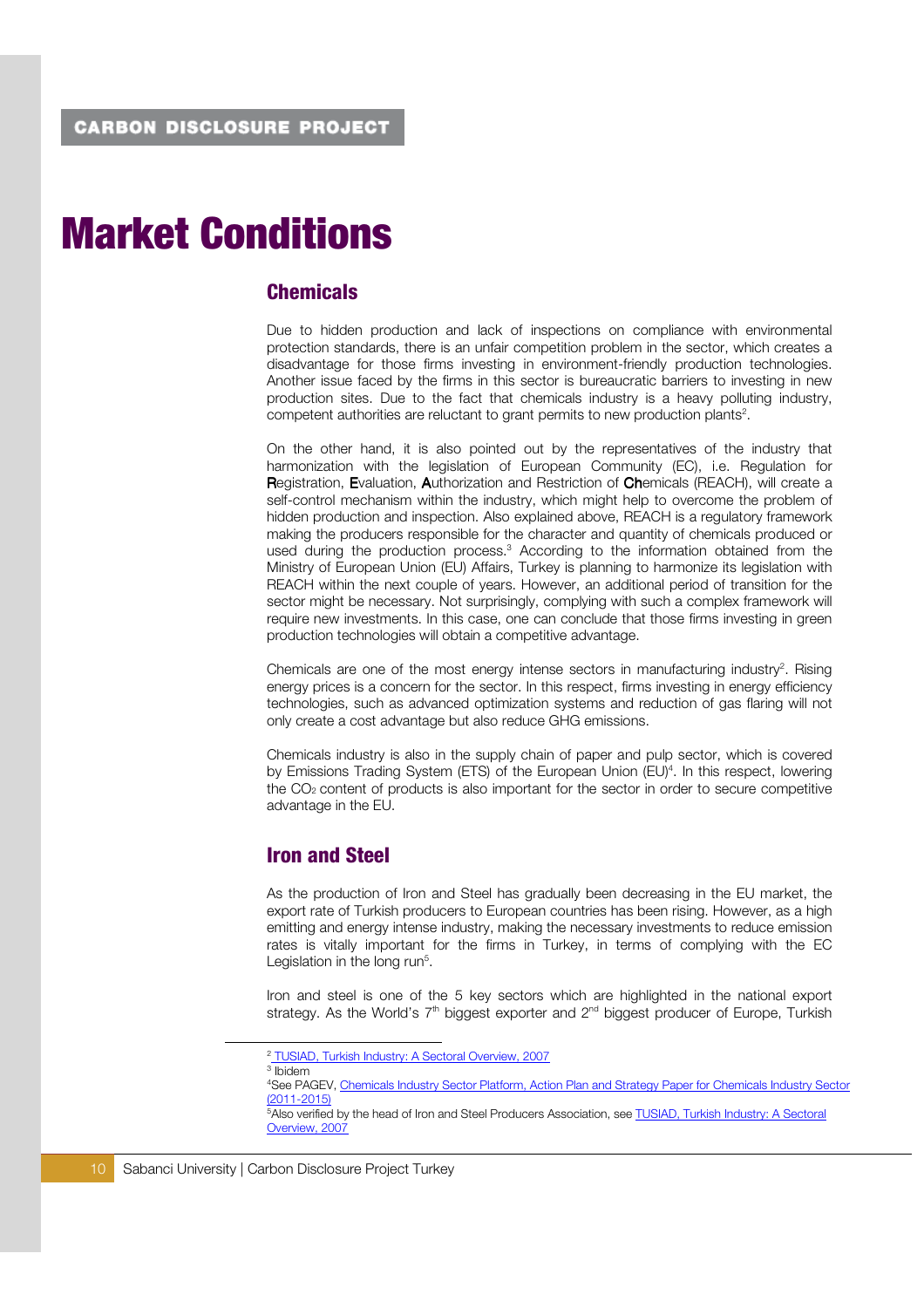iron and steel industry aims to increase its export volume to 55 billion USD by the year of 2023. Turkish Iron and Steel Industry Competitiveness Report indicates that in order to develop its export potential, Turkish iron and steel industry needs to improve product differentiation, reduce energy costs and increase R&D investments for high value added products. The same report also indicates that local supplier quality, domestic competition intensity, enhancement of technology at company level, business management and training of labour force are the main factors behind the domestic market volume. Whereas the foreign market volume is mainly affected by barriers to foreign trade and custom procedures<sup>6</sup>. It is also important to note that steel is one of the inputs for the automotive industry and a key component to reduce CO<sub>2</sub> emissions.

### Automotive

Production of motor vehicles is not only the largest sector in manufacturing industry, but also has the highest share of exports (15% in 2009). Four of the country's top 10 overall exporters are automotive firms, reflecting the importance of the industry to the economy. Turkey is one of the production bases for major European car manufacturing companies such as Renault, Fiat, Opel and Mercedes. Thus, not surprisingly, EU countries are the main destination of export for the sector<sup>7</sup>.

Due to its high trade volume with the EU countries the sector mostly complies with the EC legislation<sup>8</sup>.

Although the year of 2010 has been a recovery year for the sector, following the global crisis in 2008; Turkish automotive industry has still not yet reached the production and export figures of the period before the crisis. The amount of units exported in 2010 is still 23% below the pre-crisis period figures<sup>9</sup>.

Research and development (R&D) is the main driver of the industry for competitive advantage. The sector needs more R&D investment to reach to keep its market share<sup>10</sup>. In this context, one cannot disregard the importance of reducing  $CO<sub>2</sub>$  emissions.

# Aviation

Turkish civil aviation sector is a developing industry at a fast pace since its opening up in 1983. Privatization, which went hand in hand with globalization and economic growth in Turkey, has opened the way for a significant growth in Turkish aviation sector. Notably, the compound annual growth rate (CAGR) of this sector, between 2003 and 2010, was 10.94% for flight traffic and 14.16% for passenger traffic<sup>11</sup> .

Turkish Airlines is the largest airline company in Turkey, which has the biggest international network. Although it is a listed company by the Istanbul Stock Exchange it is state-owned. However, it is expected to be privatized soon, in accordance with the national privatization program<sup>12</sup>.

<sup>6</sup> Prof. Dr. Ülengin, Füsun, Asoc. Prof. Dr. Önsel, Şule, Ass. Prof. Dr. Çekyay, Bora, Özaydın, Özay, Dr. Aktaş, Emre, Ass. Prof. Kabak, Özgür; "Demir Çelik Sektörü Rekabet Gücü Raporu", TÜSİAD – Sabancı Üniversitesi Rekabet Forumu – Sektörel Dernekler Federasyonu, Istanbul, November 2011 7 Op. Cit. TUSIAD, 2007

<sup>&</sup>lt;sup>8</sup> İbidem

 $^{\circ}$  İbidem

<sup>10</sup> Ibidem

<sup>11</sup>http://www.marketresearch.com/Synergyst-v3387/Aviation-Sector-Turkey-Trends-Opportunities-2822026/, date of entry 09.12.2011

<sup>&</sup>lt;sup>12</sup>Republic of Turkey Prime Ministry Investment Promotion Agency, Transportation Sector Report, January 2010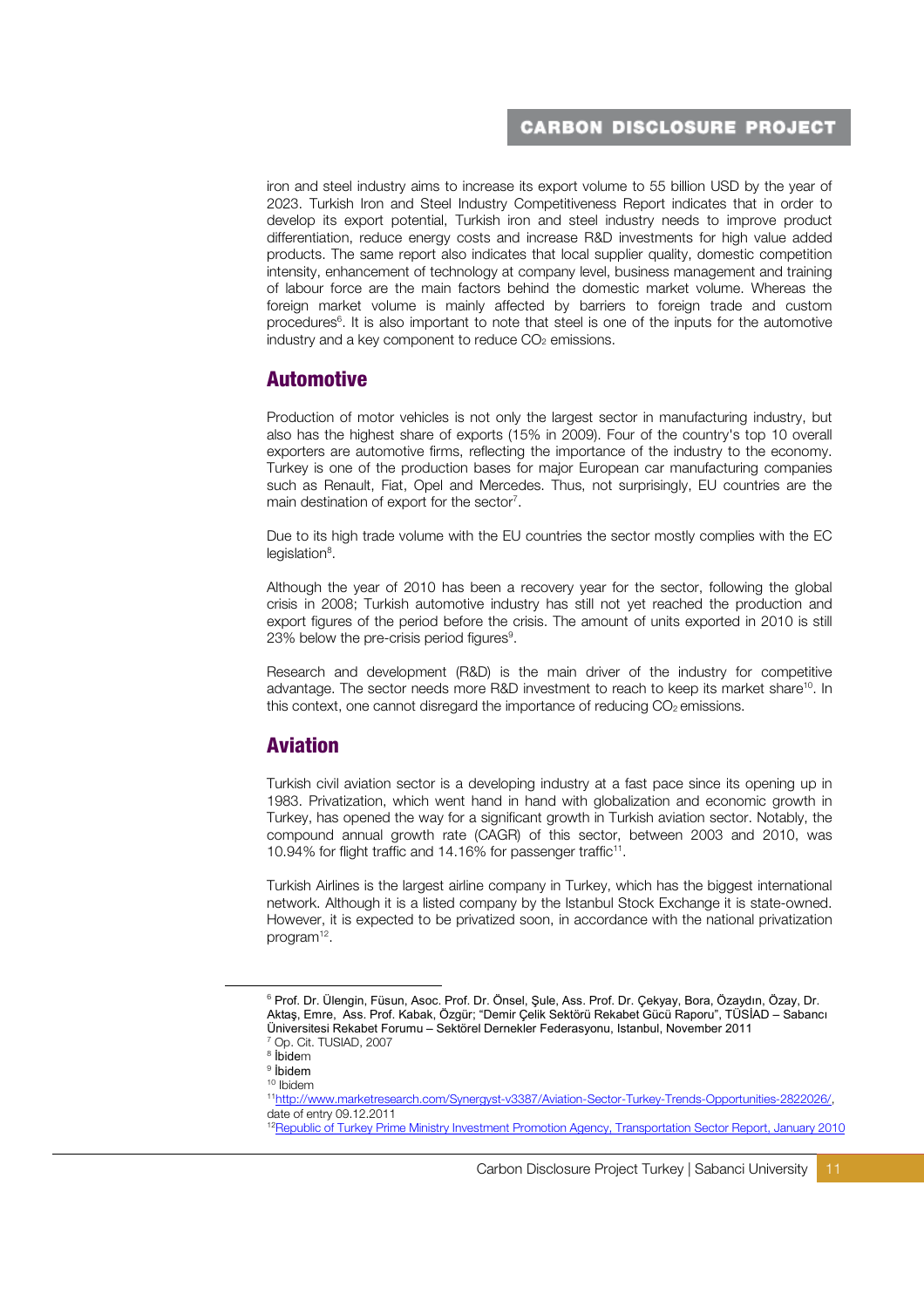Currently there is no active legislation in Turkey, regarding the mitigation of  $CO<sub>2</sub>$  emissions<sup>13</sup>. However, the Emissions Trading Scheme, applied in the EU, covers the aviation sector, as of this year. Considering the fact that EU countries constitute a significant part of the international network of Turkish aviation sector, the legislation will directly affect the sector.

Directorate General of Civil Aviation (DGCA) has efforts to reduce CO<sub>2</sub> emissions, with voluntary participation of the sector. In this context, DGCA is conducting a project in cooperation with Directorate General of State Airports Authority to reduce taxi during take off. In addition, DGCA has also efforts for bio-fuel usage and fleet renewal<sup>14</sup>.

### Household appliances and electronics

As the provider of 4 % of global household appliance exports, Turkey is the  $5<sup>th</sup>$  biggest exporter of household appliances and electronics in the World, after China, Germany, Italy and Mexico. During the year of 2008, the worth of household appliance production in Turkey was 8 billion USD; 70 % of which was exported. According to the predictions of Economic Intelligence Unit, the sector will continue to grow in mid-term coming future (until 2013). The main destination of exports in this sector is the EU countries, including UK, France, Italy and Germany<sup>15</sup>.

Turkish electronics industry, on the other hand, is mainly composed of consumer electronics (32 % production in Turkey during the year of 2010). In this context, television and computers have the major share in production. Different from household appliances, Turkey imports more than it exports in electronics industry. According to the statistics of Turkish Electronic Manufacturers Association, the value of production in electronic goods is 11.286.852.000 USD, 5.585.804.000 USD of which was exported, whereas the value of imports is 14.510.248.000 USD<sup>16</sup>.

Quality oriented approach in the sector creates a competitive advantage for Turkish producers in foreign markets. This is also proven by increasing amount of R&D spending. Notably, household appliances and electronics is the number one sector in terms of the number of patents.

The sector is mostly in compliance with the EC legislation. However, regulations and directives on environment are still not fully applicable in Turkey. Compliance with those standards will require a high spending on infrastructure<sup>17</sup>.

### Cement

Turkey is the biggest cement exporting country in the World and among the main export destinations of industry there are Italy and Spain<sup>18</sup>. In this respect, complying with the EC legislation, including REACH and IPPC, is vital for the sector to keep its competitive advantage in the EU market.

Nevertheless there is a closed cooperation between TÇMB and the Ministry of Environment and Forestry to improve the sectors' compliance with the environmental standards. In this context, the Ministry and TÇMB have signed "Declaration of Environment for Cement Industry", which opened the way for restructuring efforts within the sector. As a part of

<sup>14</sup>Information obtained from Directorate General of Civil Aviation

<sup>13</sup> Confirmed by the Ministry of EU Affairs

<sup>&</sup>lt;sup>15</sup>Republic of Turkey Prime Ministry Investment Promotion Agency, Turkish Home Appliances and Electronics Industry Report July 2010

<sup>16</sup>Turkish Electronic Manufacturers Association (TESID), Electronic Industry Almanac, 2011

<sup>17</sup> Op.Cit. TUSIAD 2007

<sup>18</sup> Ibidem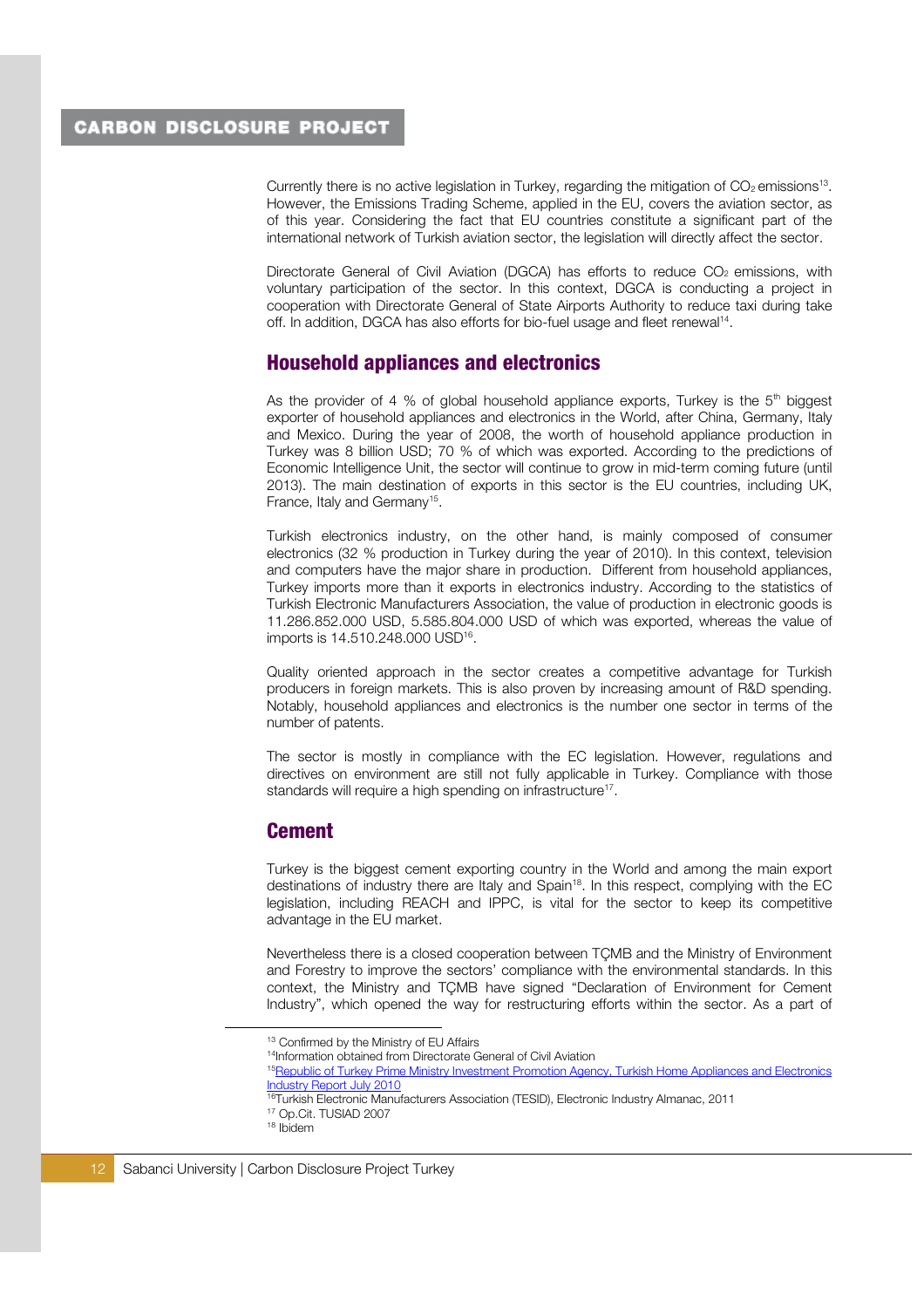those efforts, The Council for Quality and Environment, a certification institution working for the industry, was founded in 2006. Carbon Disclosure Project might be a valuable asset for the industry to prove its efforts, which will not only create positive influence on potential investors, but also a good image on the eye of consumers<sup>19</sup>.

Similar to any other energy intensive industry, high energy costs create a competitive disadvantage for the sector, especially against firms from Brazil, China, Iran and Mexico where the energy costs are lower.

# Petroleum Refining

Turkey is a net importer of oil and oil products. Notably, the amount of imported petrol is ten times higher than the amount of refined petrol. During the recent years there has been a shrink of capacity utilization, which is replaced by imports<sup>20</sup>.

Refining industry in Turkey is not a competitive market. TUPRAŞ is the only refining company in the sector21. The company operates 4 refining plants located in Izmir, Izmit, Batman and Kırıkkale with a total capacity of 600 000 b/d. TUPRAŞ also has a dominant position in the supply of fuels and lubricants. The formerly government controlled company was acquired by a consortium led by Koç Holding A.Ş. in association with Shell Co at a cost of USD 4.4 billion22.

It is possible to expect the sector to become more competitive, with the entry of new firms in a few years. Notably, PETKİM, was recently granted refining license by the Energy Market Regulatory Authority (EPDK). The new refining plant, which will be operated in association with Socar-Turcas, is expected to become operational by the year of 2014<sup>23</sup>.

# Power Generation:

According to the latest sector report of EÜAŞ (Electricity Generation Co.), the shares of electricity generation sources in 2010 are as follows:

Natural gas: 45.9%

Domestic Coal: 18.4 %

Hydro-electric centrals: 24.5%

Import Coal: 6,9 %

Liquid fuels: 2,5 %

Wind: 1,35 %

-

Biogas and Geothermal: 0,47 %

As it is seen from those figures, natural gas is the main raw material used as a generation source in Turkey. Turkey has the highest consumption increase in natural gas after China. In the global context, the significance of the role of natural gas in power generation is expected to continue until 2020. With the rising costs of fossil fuels and ecological

Carbon Disclosure Project Turkey | Sabanci University | 13

Natural gas: 45.9% Domestic Coal: 18.4 % Hydro-electric centrals: 24.5% Import Coal: 6,9 % Liquid fuels: 2,5 % Wind: 1,35 % Biogas and Geothermal: 0,47 %

<sup>&</sup>lt;sup>19</sup>See www.tcma.org.tr, date of entry 09.12.2011

<sup>&</sup>lt;sup>20</sup>Energy Market Regulatory Authority, Petroleum Market Sector Report 2010

<sup>21</sup>Competition Authority, Petroleum Sector Report 2008

<sup>&</sup>lt;sup>22</sup>Republic of Turkey Prime Ministry Investment Promotion Agency, Energy Industry Report, August 2010 23www.petkim.com.tr, 09.12.2011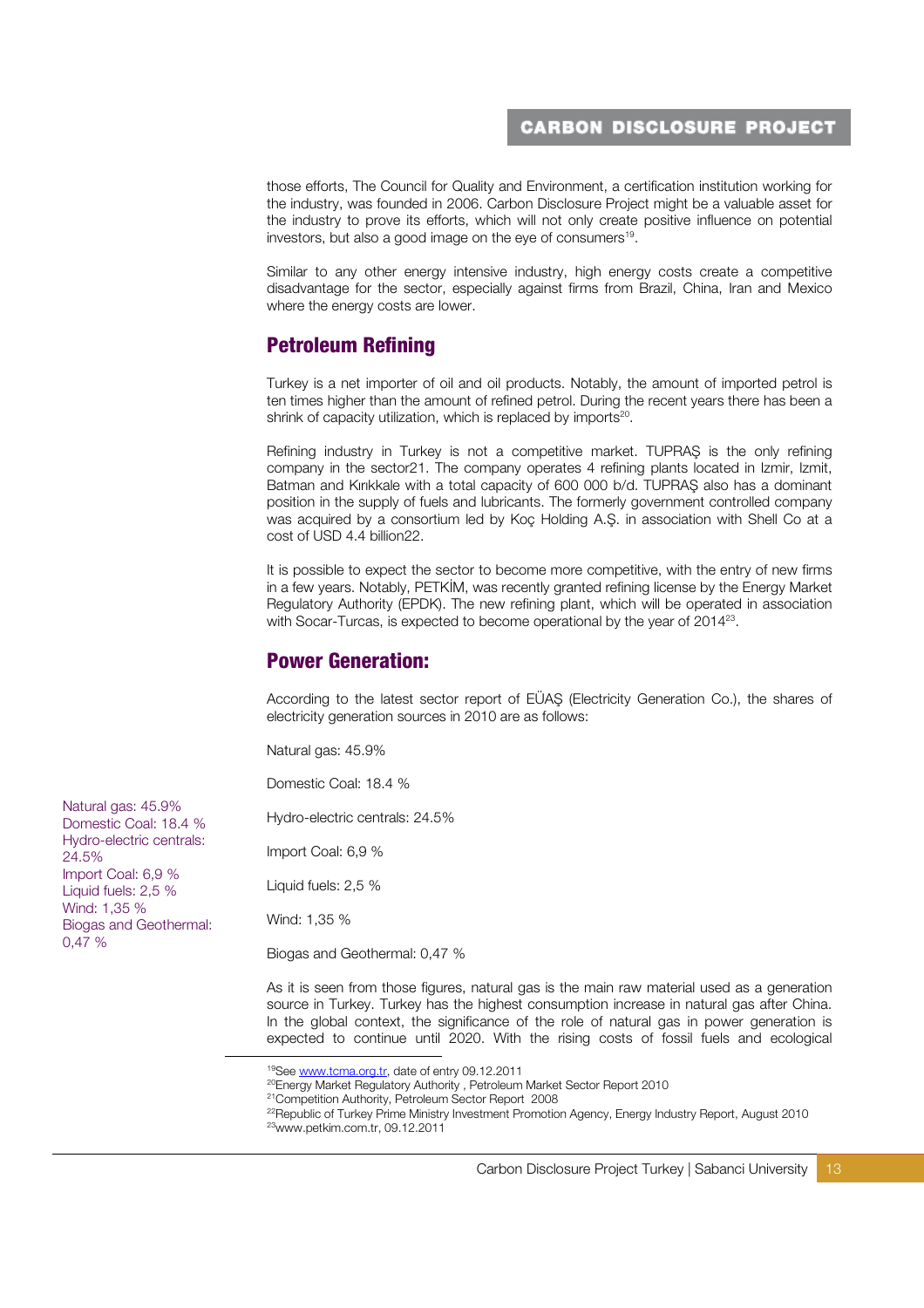concerns, a global trend towards renewable sources is  $expected<sup>24</sup>$ . Considering the fact that Turkey is a dependent country on natural gas supply (mainly to Iran and Russia), efficiency investments will lower the costs of energy.

Power generation market is not fully competitive. The privatization of the sector is yet not completed. EUAS (government controlled company) has the dominant position, with a share 45.4 %, in the market<sup>25</sup>.

The sector development will continue with the privatization of state-owned generation assets and horizontal and vertical mergers of electricity, natural gas and water distribution, to allow synergy between regional utility companies.

# Exposed Risks and Potential Opportunities

As a major trade partner and a candidate country to EU, Turkey is affected by EC regulations and directives.

Although Turkey is a party to United Nations Framework Convention on Climate Change (UNFCCC), Kyoto Protocol and the current international negotiations for a new climate regime, there is no legislation in force, fore seeing the mitigation of  $CO<sub>2</sub>$  emissions by the industry<sup>26</sup>. However, as a major trade partner and a candidate country to the EU, Turkey is affected by EC regulations and directives. Figure 6 lays down an outline of relevant EC legislation and affected sectors.

#### Figure 4: Relevant EC Legislation and Affected Sectors

| Name of the EC Legislation                                                                                                                                                                                                                        | <b>Affected Sectors</b>                                                                                           |
|---------------------------------------------------------------------------------------------------------------------------------------------------------------------------------------------------------------------------------------------------|-------------------------------------------------------------------------------------------------------------------|
| Eco-Design Directive                                                                                                                                                                                                                              | Household appliances and<br>Electronics                                                                           |
| Eco-Label Regulation                                                                                                                                                                                                                              | Household appliances and<br>Electronics                                                                           |
| Council Directive 2003/96/EC on Taxation of energy<br>products and electricity                                                                                                                                                                    | All energy intense sectors                                                                                        |
| Proposal for a Council Directive on amending<br>Directive 2003/96/EC restructuring the Community<br>framework for the taxation of energy products and<br>electricity                                                                              | All energy intense sectors                                                                                        |
| <b>Emissions Trading System</b>                                                                                                                                                                                                                   | Energy generation, oil refining,<br>metal and mineral products<br>(including cement, iron and<br>steel), aviation |
| <b>REACH Regulation</b>                                                                                                                                                                                                                           | Household appliances and<br>electronics, oil refining,<br>automotive,                                             |
| Integrated Pollution Prevention and Control Directive                                                                                                                                                                                             | Energy generation, mining,<br>production and processing of<br>metals, chemicals                                   |
| Regulation (EC) No 443/2009 of the European<br>Parliament and of the Council of 23 April 2009<br>setting emission performance standards for new<br>passenger cars as part of the Community's<br>integrated approach to reduce CO 2 emissions from | Automotive                                                                                                        |

<sup>24</sup> EÜAŞ, Elektrik Üretim Sektör Raporu, 2010

 $25$  Ibidem

26 Information provided by the Ministry of EU Affairs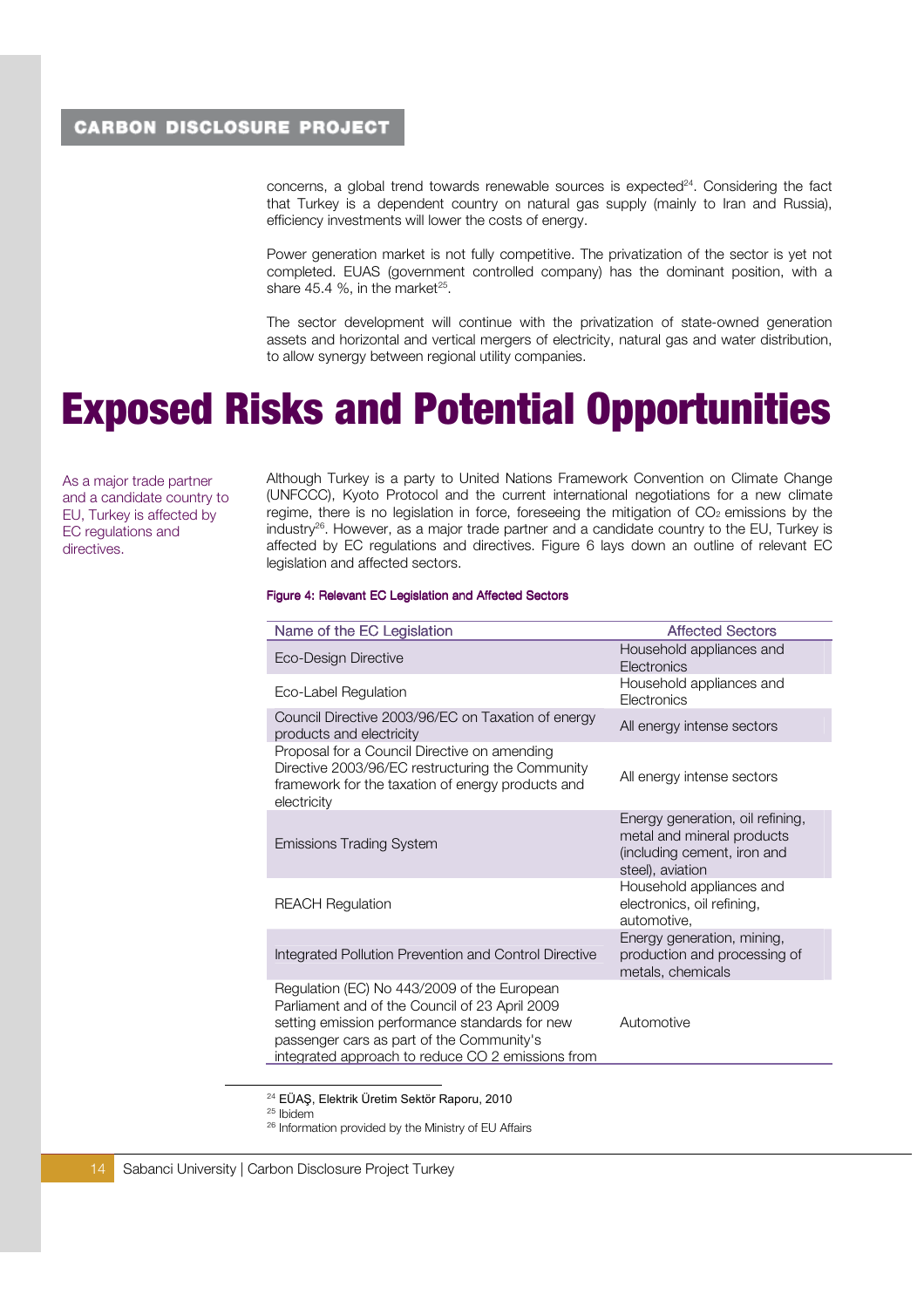| light-duty vehicles                                                                                                                                                                                                                                                           |                                                   |
|-------------------------------------------------------------------------------------------------------------------------------------------------------------------------------------------------------------------------------------------------------------------------------|---------------------------------------------------|
| Regulation (EU) No 510/2011 of the European<br>Parliament and of the Council of 11 May 2011 setting<br>emission performance standards for new light<br>commercial vehicles as part of the Union's integrated<br>approach to reduce CO 2 emissions from light-duty<br>vehicles | Automotive                                        |
| Directive (EC) No 2009/30 on Quality of Petrol Diesel<br>fuels                                                                                                                                                                                                                | Petroleum Refining                                |
| Directive (EC) No 2009/28 on Promotion of use of<br>energy from renewable sources                                                                                                                                                                                             | Aviation, Petroleum Refining,<br>Power Generation |

# EC Legislation

EC legislation is not only important for the Turkish private sector in the sense that it may become a barrier for exports, but also because of the fact that it gives an idea for the conditions in the long run. Some of the regulations and directives may not directly affect the industry for the time being. However, Turkey has to harmonize its national legislation with the EC Aquis in the long term as a candidate country. The following part provides an overview of the EC legislation affecting the CO2 intense industries and respective measures in Turkey.

### Eco-Design Directive<sup>27</sup>

-

The legislation lays down rules aiming to improve environment performance of energy related products. According to the directive, energy related products to be placed on the Common Market must have the CE (Conformité Européenne) mark, which reflects the conformity of goods in question with the eco design standards. The eco-design standards are defined in accordance with environmental aspects of lifecycle phases of production (including, raw material selection, manufacturing, packaging transport and distribution, installation and maintenance, use and end of life), where the following aspects will apply: consumption of energy and other materials (such as fresh water); emissions to air, water or soil, expected generation of waste; possibilities of reuse, recycle or recover; pollution through physical affects.

With the aim of harmonizing the Turkish legislation to the directive in question, Ministry of Industry and Technology has adopted the "Regulation on the Ecological Design of Energy Related Products" at 7<sup>th</sup> of October 2010. Similar to the EC Directive, the regulation defines a general framework on the matter. The details concerning the scope of the regulation and standards are defined by implementing regulations<sup>28</sup>. In addition to this, the Ministry adopted 10 implementing regulations covering: household appliances and electronic products including; washing machines, dishwashers and cooling devices for houses, televisions and lamps<sup>29</sup>.

<sup>&</sup>lt;sup>27</sup>Directive 2009/125/EC of the European Parliament and of the Council of 21 October 2009 establishing a framework for the setting of ecodesign requirements for energy-related product

<sup>&</sup>lt;sup>28</sup>Istanbul Chamber of Industry, "Avrupa Birliği'ne Uyum Sürecinde Sektör Rehberleri: Elektrikli ve Elektronik Ürünler Sanayii", October 2010.

<sup>29</sup>http://sgm.sanayi.gov.tr/NewsDetails.aspx?newsID=2090&lng=tr, date of entry 09.12.2011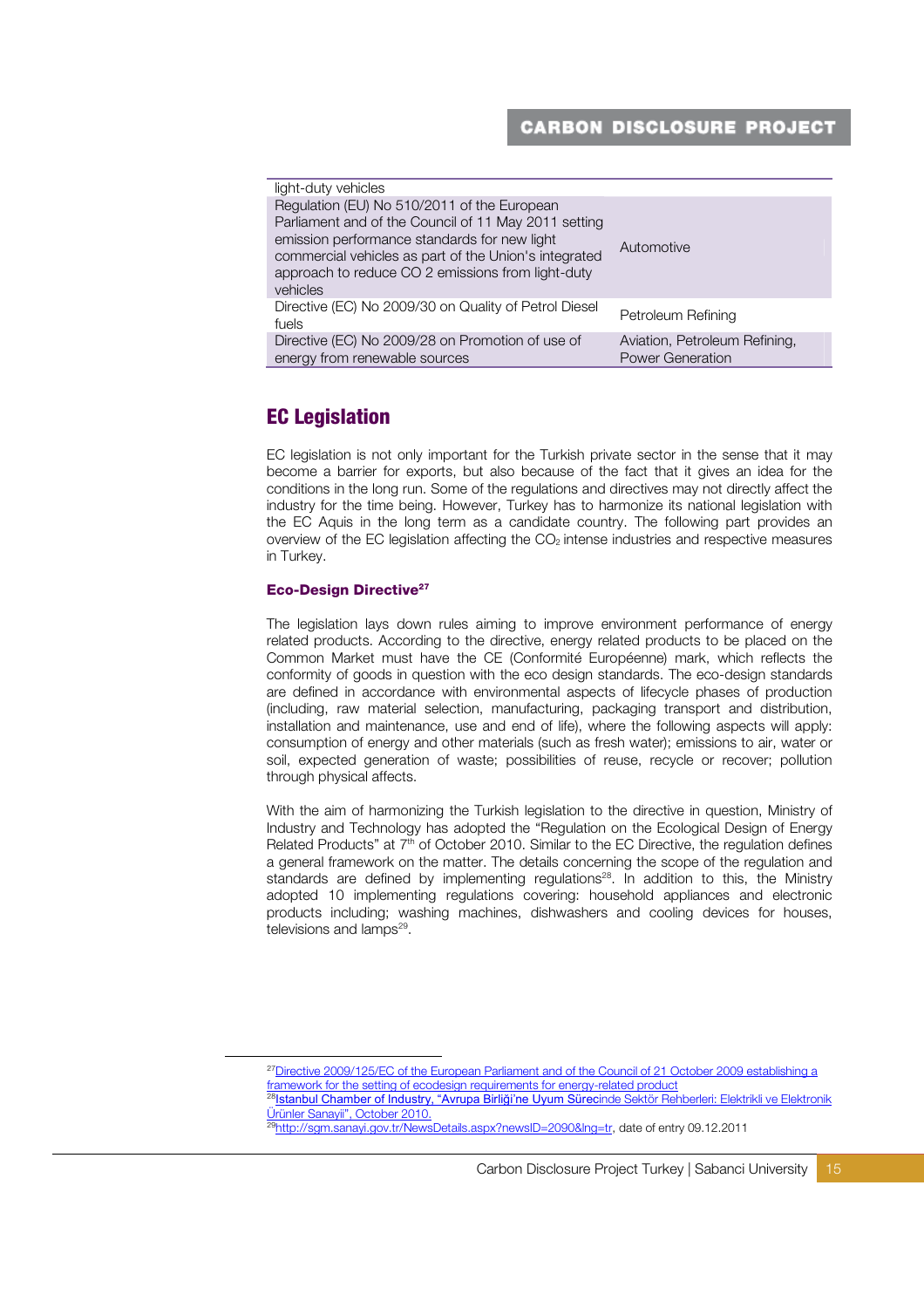#### Eco- Label Regulation<sup>30</sup>

The regulation establishes a voluntary regime, aiming to encourage the use of environmentally friendly products. It covers any goods or services which are supplied for distribution, consumption or use on the Community market, except medicinal products for human use. The Regulation foresees that products meeting the standards; which are based on environmental performance of goods in respect of product development, raw material selection, manufacturing, distribution, consumption and end of life; will be awarded with the eco-label reflecting the green performance of the product in question. The standards are developed by European Union Eco-labelling Board, which is composed of representatives from the competent authorities of each member state and the interested parties (including manufacturers, importers, consumer organizations, environmental protection groups etc.), considering:

- (a) the most significant environmental impacts, in particular the impact on climate change, the impact on nature and biodiversity, energy and resource consumption, generation of waste, emissions to all environmental media, pollution through physical effects and use and release of hazardous substances;
- (b) the substitution of hazardous substances by safer substances, as such or via the use of alternative materials or designs, wherever it is technically feasible;
- (c) the potential to reduce environmental impacts due to durability and reusability of products;
- (d) the net environmental balance between the environmental benefits and burdens, including health and safety aspects, at the various life stages of the products;
- (e) where appropriate, social and ethical aspects, e.g. by making reference to related international conventions and agreements such as relevant ILO standards and codes of conduct;
- (f) criteria established for other environmental labels, particularly officially recognized, nationally or regionally, EN ISO 14024 type I environmental labels, where they exist for that product group so as to enhance synergies;
- (g) as far as possible, the principle of reducing animal testing<sup>31</sup>.

The current eco-labelling standards apply to relevant product groups including cleaning products, appliances, paper products, textile and home and garden products, lubricants and services such as tourist accommodation. But further groups are continuously added.

#### Taxation of Energy Products and Electricity

Council Directive 2003/96/EC of 27 October 2003 restructuring the Community framework for the taxation of energy products and electricity, sets minimum rates of taxation for motor fuel, motor fuel for industrial or commercial use, heating fuel and electricity. According to this directive the "levels of taxation" applied by the EU Member States may not be lower than those minimum rates. The directive also encourages energy efficiency and the use of renewable energy sources via providing with the possibility of tax exemptions or partial

<sup>30</sup>Regulation (EC) No 1980/2000 of the European Parliament and of the Council of 17 July 2000 on a revised Community eco-label award scheme

<sup>&</sup>lt;sup>31</sup> Regulation (EC) No 66/2010 of the European Parliament and of the Council of 25 November 2009 on the EU **Ecolabel**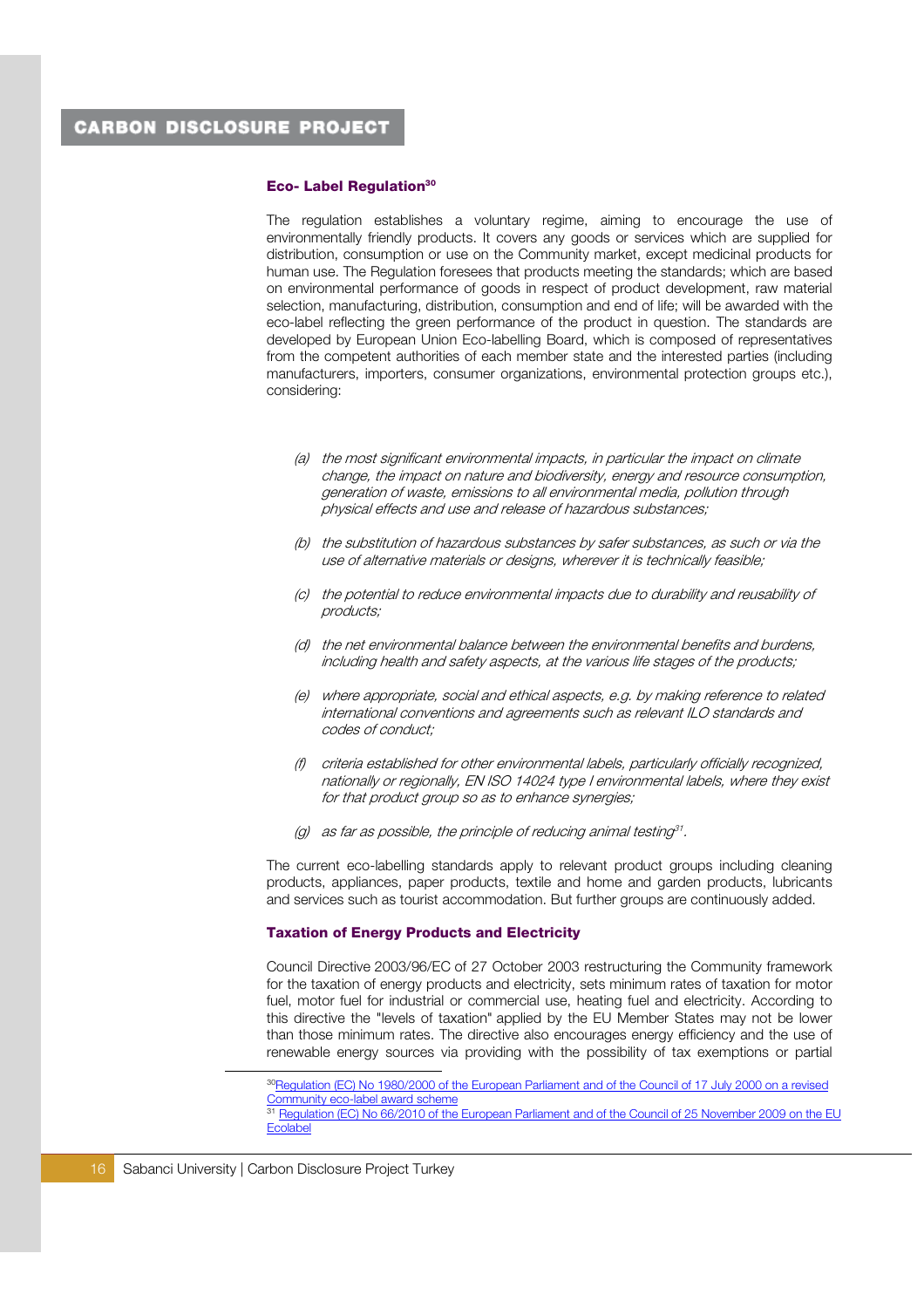reductions in cases of:

- Using taxable products for pilot projects to develop environmentally friendly products or in relation to fuels from renewable sources
- Cogeneration of heat and power
- Power generation from renewable sources<sup>32</sup>.

In March 2011, the European Commission proposed a new energy taxation directive, which will revise the legislation currently in force. In this context, the proposed directive introduces a new mechanism, which foresees the taxation of energy products based on energy content and  $CO<sub>2</sub>$  emissions. In this context,  $CO<sub>2</sub>$  related tax will only apply to industrial plants not covered by the ETS. The new measure is projected to enter into force as of January 2013<sup>33</sup>.

### Emissions Trading System (ETS)

-

The Directive 2003/87 established an emissions trading framework within the EU, which foresees the capping and trading of the  $CO<sub>2</sub>$  emissions. This means every year the operators receive a particular amount of allowances to emit GHGs. The allowances are tradable between the operators. In order to be allegeable to obtain allowances the installations or aircraft operators are obliged to monitor, report and verify their emissions to competent authorities. Thus, every year, each installation has to surrender equal amount of allowances to its GHG emissions. In case of excessive GHG emissions operators receive heavy fines for each extra tonne of GHG emission. Until this year, the system covered energy generation, oil refining, metal and mineral products, and paper and pulp sectors. It applies to  $CO<sub>2</sub>$  emissions and Nitrous Oxide (N<sub>2</sub>O) emissions from certain processes.

As of this year, aviation sector is also covered by the system $34$ . In this respect, the system covers flights which arrive at or depart from the airports of the EU Member States. At the end of each period, Airline companies will have to surrender equal number of allowances to  $CO<sub>2</sub>$  emitted during those flights. Emissions are calculated as: fuel consumption<sup>35</sup> \* emission factor (in accordance with 2006 IPCC Inventory Guidelines). In the beginning of every calendar year the competent authorities will allocate allowances based on the annual average of  $CO<sub>2</sub>$  emitted during 2004-2006 $^{36}$ .

A crucial issue for the industrial sector is the share of allowances which is allocated free of charge. Tighter rules on emissions might drive factories to relocate abroad, leading to a threat of 'carbon leakage'. To prevent carbon leakage, the EU granted exemptions for industries deemed to be at risk. These industries will get 100% of their allowances free of charge. Other medium-risk sectors will get 80% of allowances free of charge, and the percentage will be decreased over time. As of 2012 airlines receive 85% of EU ETS allowances for free. Allowances above this limit are auctioned. Free allocations in aviation aims to facilitate adoption of environmentally friendly practices and technology by airline companies.

<sup>&</sup>lt;sup>32</sup> Council Directive 2003/96/EC of 27 October 2003 restructuring the Community framework for the taxation of energy products and electricity

<sup>&</sup>lt;sup>33</sup>Proposal for a Council Directive on amending Directive 2003/96/EC restructuring the Community framework for the taxation of energy products and electricity

<sup>34</sup> Directive 2008/101/EC of the European Parliament and of the Council amending Directive 2003/87/EC so as to include aviation activities in the scheme for greenhouse gas emission allowance trading within the Community (19 November 2008)

<sup>&</sup>lt;sup>35</sup> Fuel consumption is calculated as : The amount of fuel in the tank of the aircraft before departure – The amount of fuel in the tank of the air craft after arrival.

<sup>36</sup>Directive 2008/101/EC of the European Parliament and of the Council amending Directive 2003/87/EC so as to include aviation activities in the scheme for greenhouse gas emission allowance trading within the Community (19 November 2008)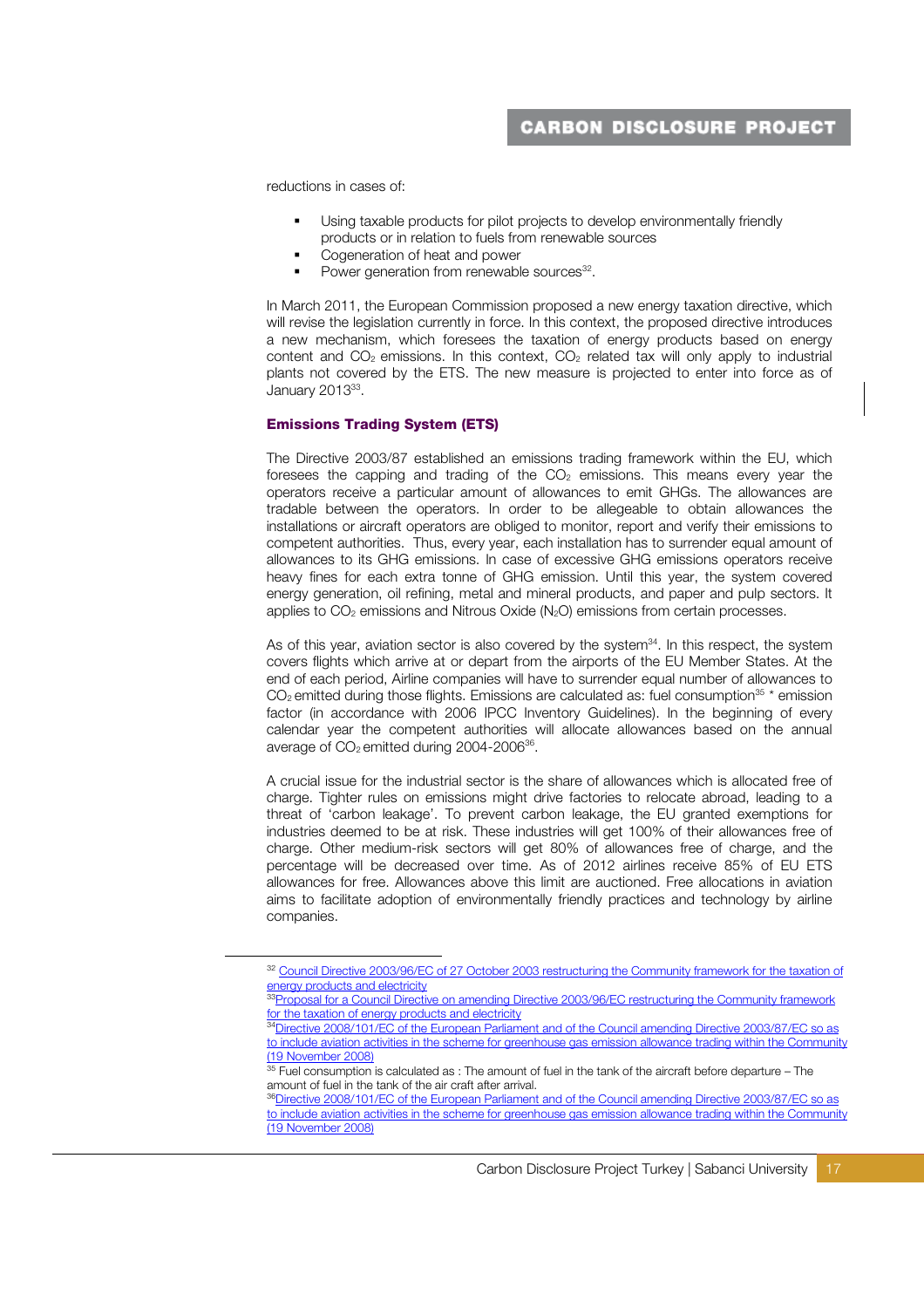The Commission guidelines for monitoring and reporting of greenhouse gas emissions lay down a set of rules for monitoring, reporting and verifying the amount of  $CO<sub>2</sub>$  emitted during the process of activities covered by ETS. Those guidelines mainly define boundaries (i.e. all emission factors and emission flows within the context of production), monitoring methodology (measurement or calculation based methodology), the content of information to be reported to the competent authorities (i.e. identification of installation, emission totals, chosen methodology, activity data -energy use-, emission factor -in accordance with IPCC 2006 guidelines- and oxidation factor – to what extend the carbon content of used fuel is oxidized and emitted as  $CO<sub>2</sub>$ ) and verification rules<sup>37</sup>.

Turkey is planning to harmonize its legislation with ETS and put it into force during the period between 2014 -2019. Within the context of preparation efforts to ETS, the Ministry of Environment has recently published a draft regulation on Monitoring, Reporting and Verification of GHG emissions. The proposed legislation transposes the relevant parts of ETS to domestic law. According to the draft regulation; heavy industry facilities including cement, chemicals, petroleum refining, power production, paper and pulp, ceramic, glass, iron and steel, aluminum and coke plants are obliged to report their GHG emissions to the Ministry of Environment and Urbanization as of 2015<sup>38</sup>.

### Promotion of the Use of Energy from Renewable Sources

EC Directive 2009/28 on the promotion of the use of energy from renewable sources established a common framework, aiming to increase the share of renewables within the gross final consumption of energy and energy used in all means of transport. In accordance with the Community goal of increasing the share of renewable sources in gross energy consumption to 20% by 2020, the Directive sets mandatory national targets and obliges Member States to adopt Renewable Energy Action Plans. To fulfill the targets in question, Member States will use support schemes and cooperation measures with other Member States and third countries<sup>39</sup> .

Unlike its predecessor, Directive 2001/77/EC on the promotion of electricity from renewable sources, Directive 2009/28 sets a wider scheme, also covering the transport sector.

Although Turkey has not yet set a national target on the share of renewables on gross energy consumption and transport, it did make some commitments within the context of the National Climate Change Action Plan adopted by the Ministry of Environment and Urbanization in July 2011, including:

- Ensuring that at least 20% of the annual energy demand of new buildings is met via renewable energy resources as of 2017
- Ensuring technological development by 2023 for energy production from renewable energy resources<sup>4</sup>

In addition, The Law on Energy Efficiency, adopted in 2007, lays down the measures for energy management; increasing and promoting energy efficiency in buildings, industrial plants and power generation plants<sup>41</sup>.

### **REACH Regulation**

- <sup>37</sup>2007/589/EC: Commission Decision of 18 July 2007 establishing guidelines for the monitoring and reporting of greenhouse gas emissions pursuant to Directive 2003/87/EC of the European Parliament and of the Council <sup>38</sup>Draft Regulation on Monitoring, Reporting and Verification of GhG Emissions
- <sup>39</sup>Directive 2009/28/EC of the European Parliament and of the Council of 23 April 2009 on the promotion of the use of energy from renewable sources and amending and subsequently repealing Directives 2001/77/EC and 2003/30/EC
- 40Ministry of Environment and Urbanization, National Climate Change Action Plan, July 2011 41Law No: 5627 on Energy Efficiency of 18.04.2007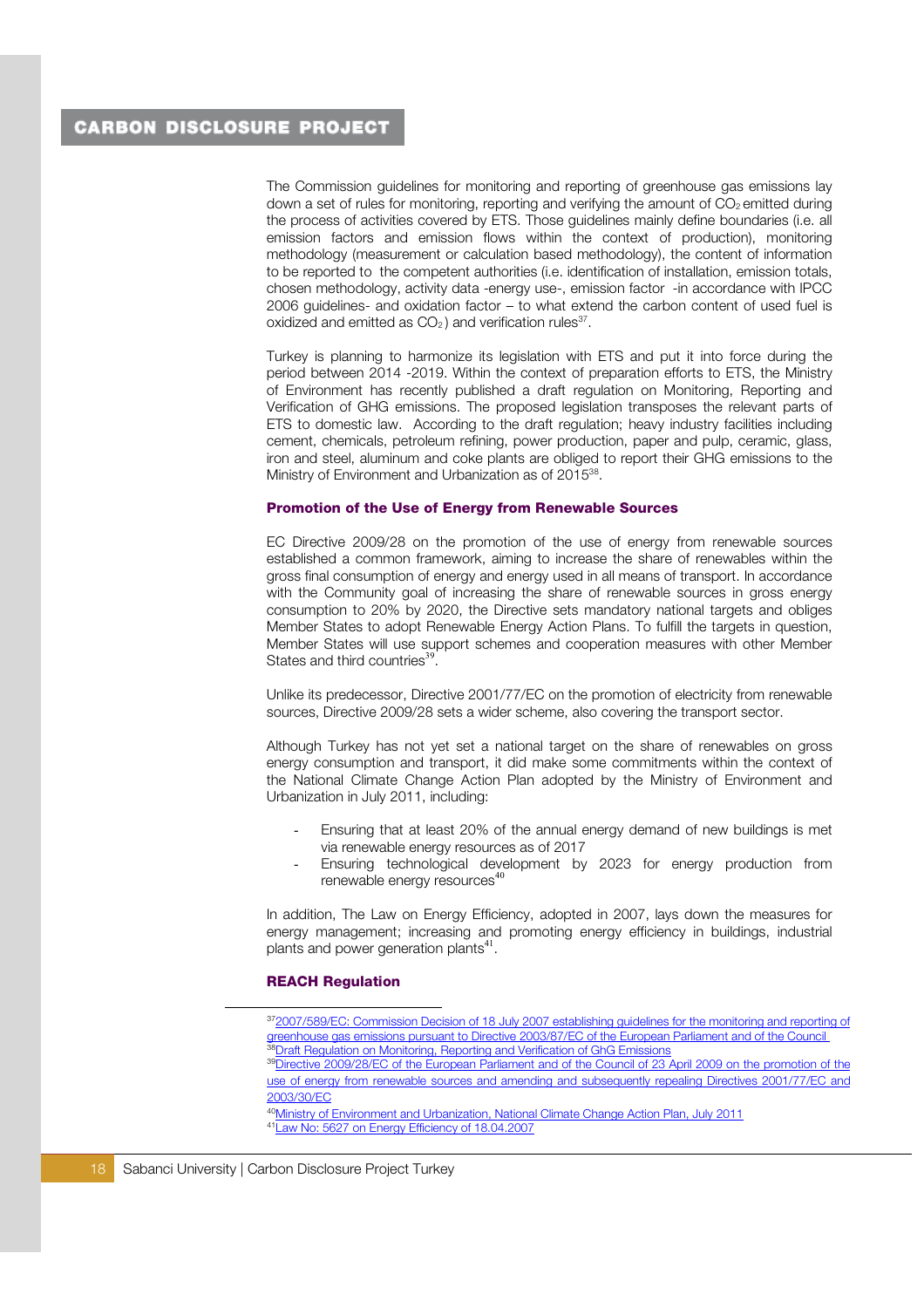Regulation for Registration, Evaluation, Authorization and Restriction of Chemicals foresees that all firms manufacturing or importing chemicals are responsible to manage the risks of those substances posing danger to human health and the environment. The chemicals over 1 tonne per year manufactured in the EU or imported from 3rd countries must be registered. The regulation also bans the use of certain hazardous chemicals<sup>42</sup>.

The scope of REACH covers three types of goods: Those are chemical substances, mixture of chemical substances and articles - which is defined as: "object which during production is given a special shape, surface or design which determines its function to a greater degree than does its chemical composition" - such as household appliances, electronic goods, cars and some car parts.

According to the REACH Regulation (Regulation 1907/2006/EC), manufacturers or importers of articles are obliged to register any chemical substance contained in case both of the following conditions:

- The substance is present in those articles in quantities totaling over one tonne per producer or importer per year;
- The substance is intended to be released under normal or reasonably foreseeable conditions of use $43$ .

Turkey has not yet fully harmonized its national legislation with REACH. However, the Annex of REACH Regulation concerning the restriction or ban of import, use or manufacture of certain chemicals became applicable in Turkey via the *Regulation Restricting the Use*, Production or Releasing on the Market of Certain Dangerous Chemicals and Goods<sup>44</sup>. In addition to this, By Law on Inventory and Control of Chemicals lays down the rules and principles concerning the establishment of an inventory and control of chemicals with the aim of minimizing their negative effects on human and the environment. While the regulation is fundamentally in line with the REACH, it has a simpler categorization and does not include processes on evaluation and restriction of substances concerned.

### Integrated Pollution Prevention and Control Directive (IPPC)

IPPC obliges installations with high polluting potential, from a variety of industries including energy generation, mining, production and processing of metals, chemicals and agriculture to have a permit for operation. In order to be able to have a permit, firms must meet certain standards such as:

- Applying all necessary measures (best available techniques) to prevent pollution (recycling, producing least amount of waste, using less hazardous substances)
- Energy efficiency

-

 Return the production site to its original condition when the operation of the installation is over<sup>45</sup> .

<sup>43</sup>Regulation (EC) No 1907/2006 Of The European Parliament And Of The Council of 18 December 2006 concerning the Registration, Evaluation, Authorisation and Restriction of Chemicals (REACH) establishing a European Chemicals Agency, amending Directive 1999/45/EC and repealing Council Regulation (EEC) No 793/93 and Commission Regulation (EC) No 1488/94 as well as Council Directive 76/769/EEC and Commission Directives 91/155/EEC, 93/67/EEC, 93/105/EC and 2000/21/EC <sup>44</sup> Op. Cit. Istanbul Chamber Industry, October 2010

<sup>42</sup>http://ec.europa.eu/enterprise/sectors/chemicals/documents/reach/index\_en.htm#h2-1,date of entry 09.12.2011

<sup>45</sup>http://ec.europa.eu/environment/air/pollutants/stationary/ippc/index.htm, date of entry 09.12.2011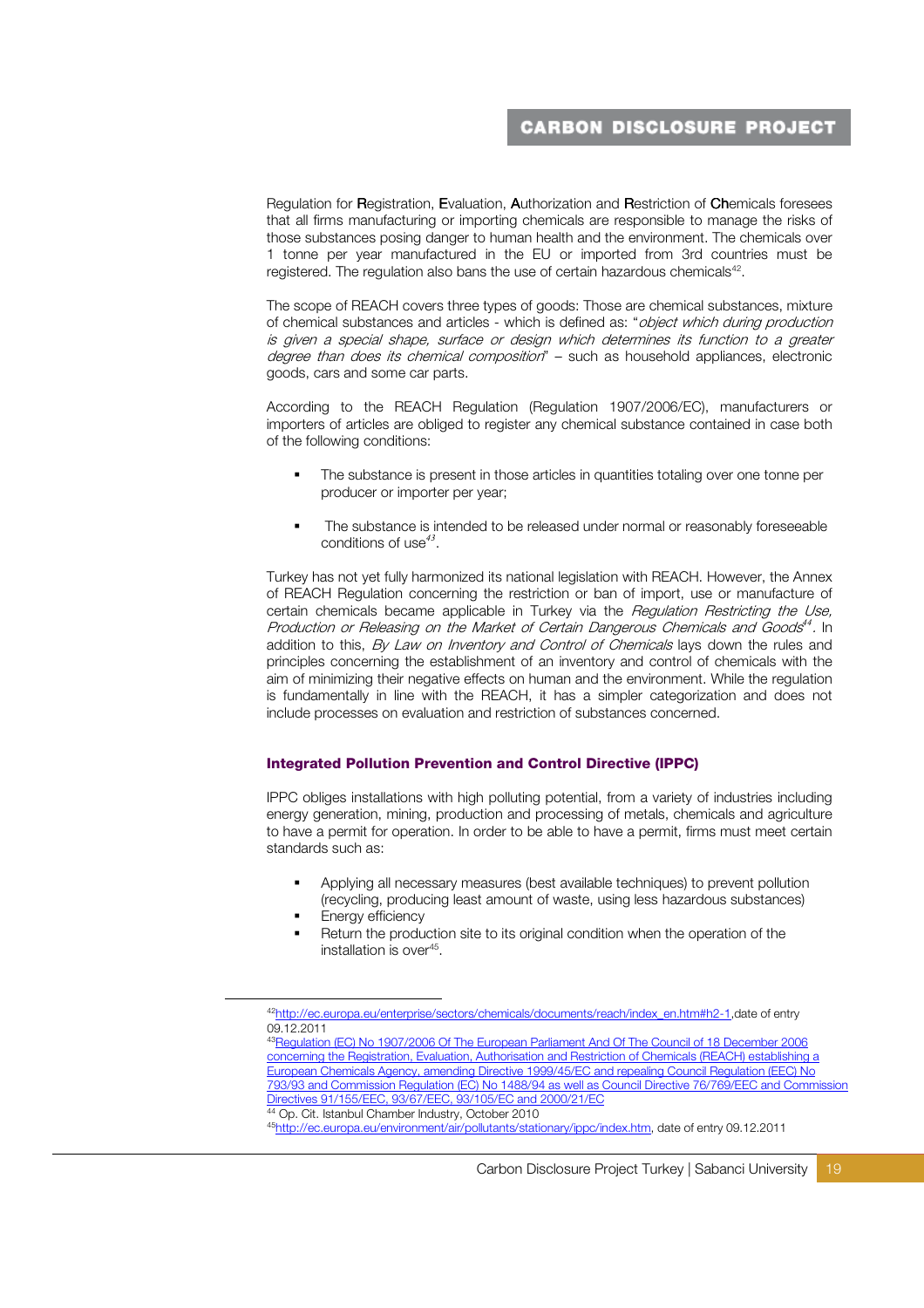Turkey is planning to harmonize its legislation with IPPC in the next couple of years. Some components (such as waste incineration facilities) of the directive are already covered within secondary legislation.

### CO2 Emissions from Passenger Cars and Light Duty Vehicles

In accordance with the goal of reducing  $CO<sub>2</sub>$  emissions from road transportation Regulation (EU) No 510/2011 and Regulation (EC) no 443/2009 set emission performance standards for new passenger cars and light duty vehicles registered in the EU Member States. The Regulation (EC)  $443/2009$  aims to reduce the average  $CO<sub>2</sub>$  emissions from passenger cars to 130g CO2 /km by the year of 2015. The legislation has entered into force as of the beginning of 2012 and will be gradually phased in. The Regulation also sets a long term goal of reduction to  $95g CO<sub>2</sub>$  / km. The cap for average of  $CO<sub>2</sub>$  emissions from light duty vehicles on the other hand, dealt under the Regulation (EU) No 510/2011, is set to be 175g  $CO<sub>2</sub>$ /km, which will be phased in as of January 2014 and fully enter into force by the beginning of 2017. The Regulation (EU) No 510/2011 also sets a long term goal of reducing the average emissions to  $145g$  CO<sub>2</sub>/Km.

### Quality of Petrol and Diesel Fuels

Environmental standards applied to fuels to be used by road vehicles, non-road mobile machinery (inland waterway vessels when not at sea) and tractors used in agriculture and forestry; are originally regulated under the Directive No 98/70/EC. Following its amendment by the Directive 2009/30/EC the new legislation obliges certain suppliers to monitor and report GHG emissions per unit of energy from fuel and energy supplied. Moreover, they are also required to report the GHG intensity of supplied fuels and reduce lifecycle GHG emissions at 10 % by 2020.

#### Discussions on Future Regulations on CO2Content of Imported Goods

The EU has been taking new legislative measures to decrease the  $CO<sub>2</sub>$  emissions sourced by the industry. Those measures do not have a direct affect on foreign competitors from less regulated countries. This situation does not only bring a competitive disadvantage on EU firms but also weakens the environment policy of the Union. Notably, the volume of  $CO<sub>2</sub>$ intense goods imported to EU has been increasing in recent years. There is a discussion in the Union to form a new legislation, establishing a border tax for imported goods depending on the amount of  $CO<sub>2</sub>$  emitted during the production process<sup>46</sup>. In addition, European Commission is currently negotiating at the World Trade Organization on a positive measure to favour low  $CO<sub>2</sub>$  products to be imported in the  $EU<sup>47</sup>$ .

### Initiatives to Transform Consumption and Production Patterns

As it has been acknowledged in many platforms, our current habits, which are shaping the economy, tend to consider the environment as an externality and hence create catastrophic effects on the earth such as deforestation, changing climate patterns and etc. In order to ensure healthy growth and preservation of natural resources to go hand in hand, there must be a transformation in production and consumption patterns. In this respect, there are some initiatives to transform consumption and production patterns in a way that will create new market opportunities and ensure sustainable growth.

<sup>46</sup>Gros, Daniel, Egenhofer, Christian, "*Climate Change and Trade Taxing Carbon at the Border?*", Centre for European Policy Studies, Brussels, 2010 47http://ec.europa.eu/trade/wider-agenda/environment/climate-change/, date of entry 09.12.2011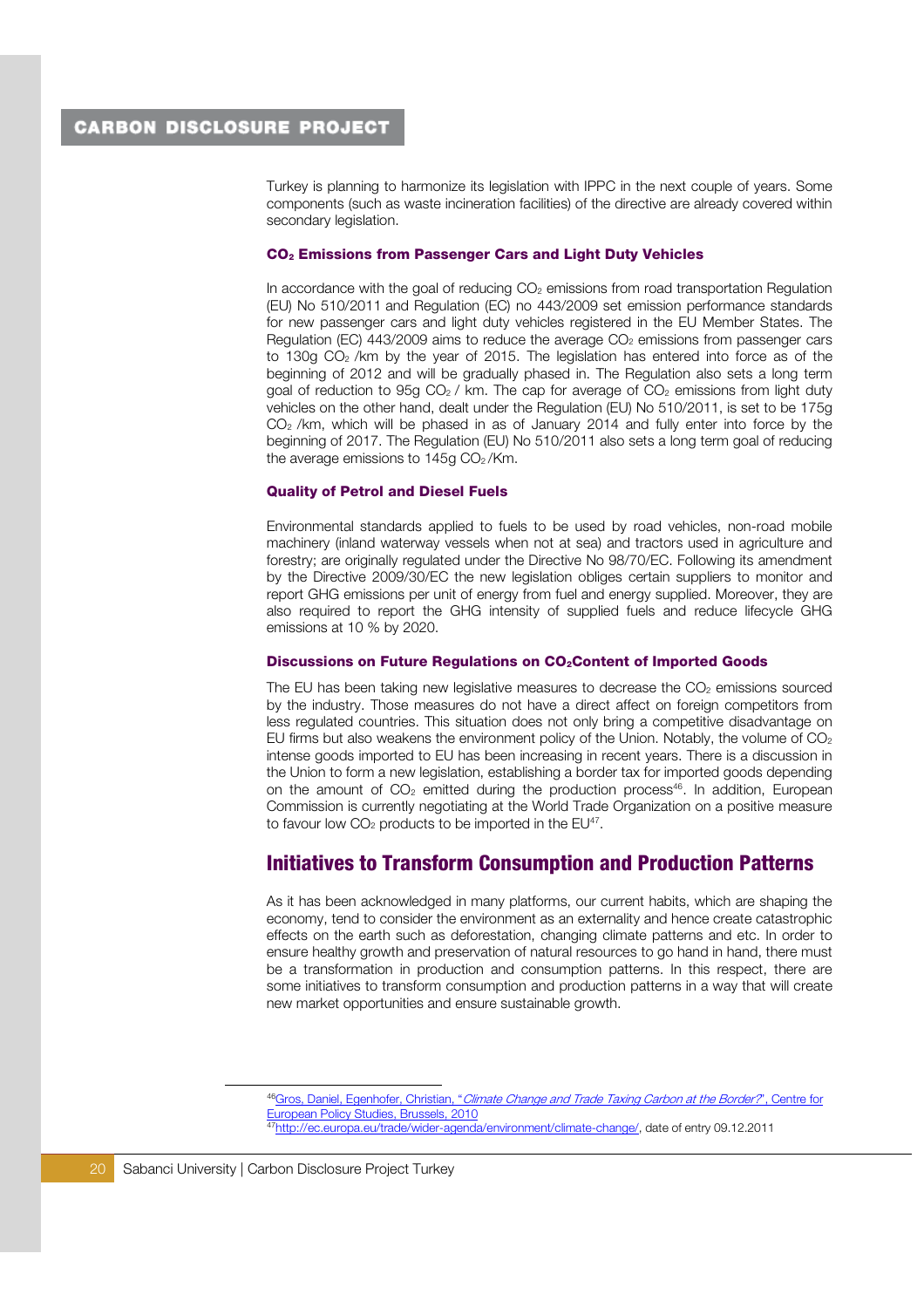### Changing Consumption and Production Patterns

Discussions on climate change have been rising sharply; the number of conscious consumers on environment and international voluntary standards such as ISO 14000 (Environment Management Standard) are increasing equally fast. Therefore, developing eco-friendly products and production processes is not only a concept of corporate social responsibility but also a matter of marketing strategy<sup>48</sup>. Studies indicate that consumption patterns have a major affect on environmental degradation. Producers have the ability to affect consumer choice, via;

- Innovation business processes for the development of new and improved products, services and business are shifting to incorporate provisions for maximizing societal value and minimizing environmental cost,
- Choice influencing the use of marketing and awareness-raising campaigns to enable and encourage consumers to choose and use products more efficiently and sustainably,
- Choice editing the removal of "unsustainable" products and services from the marketplace in partnership with other actors in society<sup>49</sup>.

On the other hand, self regulatory practices, such as the Responsible Care programme applied in the chemicals sector, appear as another instrument applied by the industry to improve efficiency, managerial practices and public image. However, critics point out that lack of standardized reporting indicators is a major obstacle to monitor the actual performance of companies<sup>50</sup>.

#### Green Growth Strategy

-

In June 2009, 34 members of OECD, including, Australia, Austria, Belgium, Canada, Chile, the Czech Republic, Denmark, Estonia, Finland, France, Germany, Greece, Hungary, Iceland, Ireland, Israel, Italy, Japan, Korea, Luxembourg, Mexico, the Netherlands, New Zealand, Norway, Poland, Portugal, the Slovak Republic, Slovenia, Spain, Sweden, Switzerland, Turkey, the United Kingdom, the United States and the European Community, signed a declaration to "Strengthen their efforts to pursue green growth strategies as part of their responses to the crisis and beyond, acknowledging that green and growth can go hand-in-hand." The signatories of the declaration also mandated OECD to develop a green growth strategy bringing together economic, environmental, social, technological, and development aspects into a comprehensive framework.

According to the definition of OECD "Green growth means fostering economic growth and development, while ensuring that natural assets continue to provide the resources and environmental services on which our well-being relies. To do this, it must catalyze investment and innovation which will underpin sustained growth and give rise to new economic opportunities". Strategies aiming green growth mainly include framework policies enforcing economic growth, which also protects environment capital. Those include fiscal and regulatory measures such as tax and competition policy, aiming to maximize efficient allocation of resources. On the other hand, the strategy also foresees incentive measures encouraging efficient use of natural resources and making environmental pollution more expensive through tax measures, regulations, technology support and voluntary

<sup>&</sup>lt;sup>48</sup>See Alagöz, Başaran, Selda, Yeşil Pazarlama ve Eko Etiketleme, Akademik Bakış, issue 11, January 2007 <sup>49</sup>World Business CouncilforSustainable Development, SustainableConsumptionFactsandTrends, December 2008

<sup>50</sup>Niskanen, Toivo, "A Finnish Study of Self-Regulatory Discourses in the Chemical Industry's Responsible Care Programme", Business Ethics: A European Review, November 2011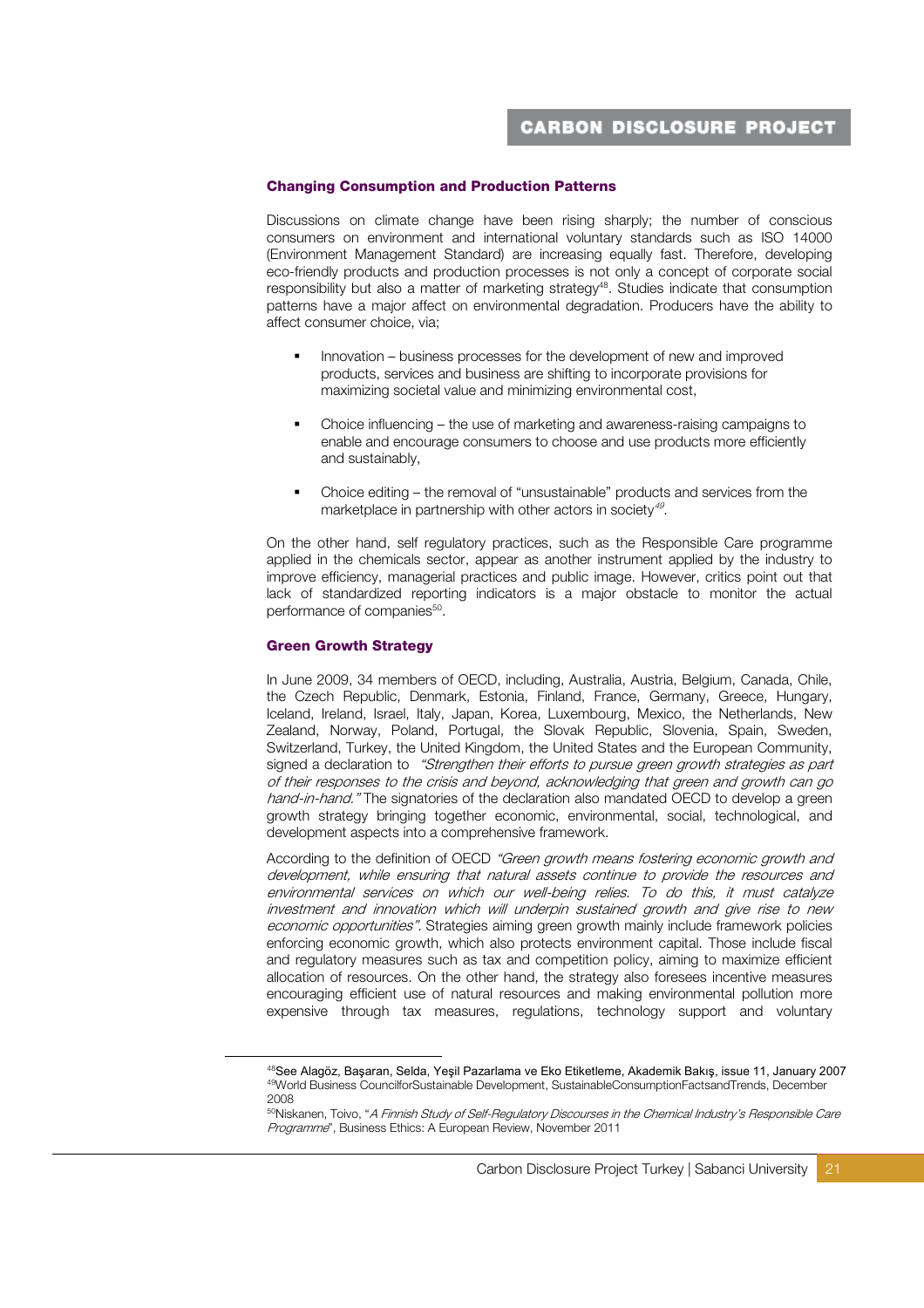approaches<sup>51</sup>.

In this context, it is important to note that Turkish Government plans to increase the support for investments in low carbon technologies including renewable energy projects, law CO2 emitting engines and the usage of alternative fuels as part of its National Climate Change Action plan<sup>52</sup> and Industrial Strategy<sup>53</sup>.

### Voluntary Carbon Markets

Voluntary carbon market is a system, which encourages the voluntary reduction of individuals', institutions', firms' and NGOs'  $CO<sub>2</sub>$  emissions. Similar to the flexibility mechanisms in Kyoto Protocol, in voluntary carbon markets, projects opening the way for GHG emission reduction are certified, registered and traded within the context of voluntary standards (such as Gold Standard). However, different from the mechanisms in Kyoto Protocol, the system works on a voluntary basis, independent from the obligatory national emission targets<sup>54</sup>.

Although voluntary carbon market has a very limited share in the context of global carbon markets compared to obligatory emissions trading mechanisms such as the EU ETS, it is seen as a credible alternative instrument for financing  $CO<sub>2</sub>$  emissions, especially for the case of Turkey, which cannot be a part of flexibility mechanisms in Kyoto Protocol as a country which did not make any commitment on emission reduction<sup>55</sup>.

Although, there are some deficiencies of institutional infrastructure, voluntary carbon market in Turkey made a significant progress so far. Currently there are 109 projects in Turkish voluntary carbon market with an annual reduction capacity of 8 million tonnes of CO<sub>2</sub>. Currently the estimated volume of Turkish market is 83 Million USD. It is also worth to note that, unlike the USA (the biggest voluntary market in the World), the value of certificates in Turkey has increased during the crisis period, which proves that Turkish private sector has a growing interest in the market<sup>56</sup>.

<sup>51</sup>OECD, "Towards Green Growth", May 2011

<sup>&</sup>lt;sup>52</sup> Op. Cit. Ministry of Environment and Urbanization, July 2011

<sup>&</sup>lt;sup>53</sup>Ministry of Industry and Trade, "Turkish Industrial Strategy Document", December 2010

<sup>54</sup>Ministry of Environment and Forestry, "Karbon Piyasalarında Ulusal Deneyim ve Geleceğe Bakış", January  $2011$  $\overline{\overline{\phantom{a}}}$  Ibidem

<sup>56</sup> Ibidem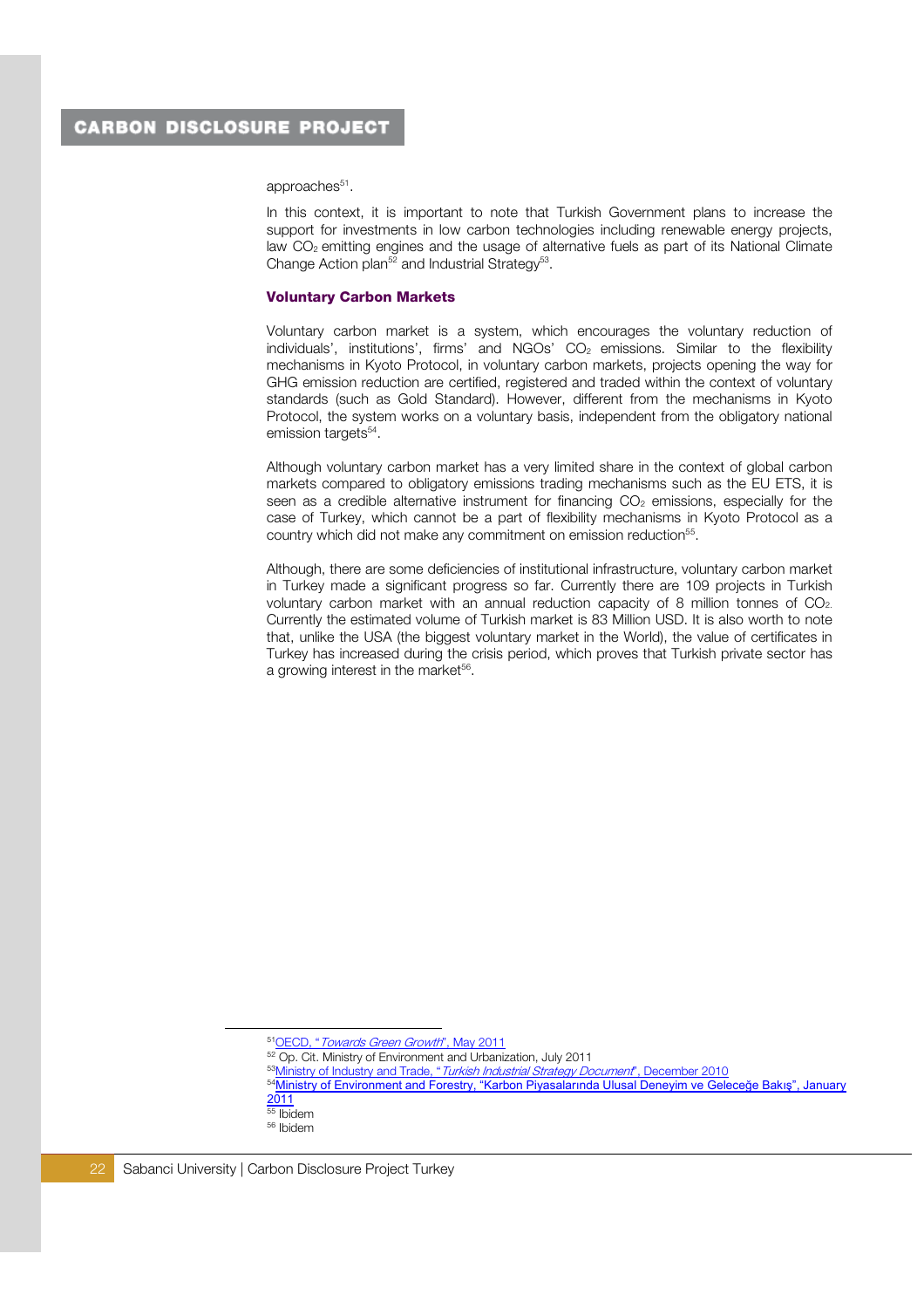# Conclusion

In the year 2011, invitation was sent to 100 companies constituting Istanbul Stock Exchange's ISE-100 index. A total of 17 ISE 100 companies responded.

In 2012, CDP Turkey aims to enlarge its scope to cover both listed and non-listed firms in carbon intense industries through voluntary disclosure by privately held companies in collaboration with sector organizations.

Based on the findings laid down above, it can be concluded that the main regulatory risk in front of the  $CO<sub>2</sub>$  intense sectors in Turkey is the EC legislation. As a candidate country to the EU, Turkey will have to harmonize its legislation with EC directives and regulations in the long run. In addition, some parts of the EC Legislation directly affect Turkish companies, due to the fact that EU is the main trade partner of Turkey. On the other hand, changing consumption and production patterns, voluntary carbon market and subsidies for environment friendly R&D projects provide an opportunity for a green growth perspective.

Currently, the main piece of the EC legislation which directly affects Turkish industry includes the new amended version of ETS and REACH Regulation. As of January 2012, emissions made during flights to and from EU airports are capped. In this case, Turkish airliners also have to comply with the Directive. In addition to this, firms producing goods covered under REACH are also affected by the Regulation in terms of their exports to the EU. On the other hand, regulations and directives including especially IPPC and ETS (the rest of its scope covering sectors other than aviation) lay down future standards to reduce  $CO<sub>2</sub>$  emissions, to which the industry will eventually have to comply. Thus, it might be argued that, making the necessary investments right now will create competitive advantage in the long-run.

Moreover, the amount of  $CO<sub>2</sub>$  intense products imported to the EU is increasing. In this respect, new measures are being discussed in the EU to favour the import of low carbon products into the Community. This would not create any new opportunity for the Turkish industry, simply because of the fact Turkey is in the Customs Union. However, unless Turkish producers invest in CO2 abatement technologies, they might face with the danger of loosing their competitive advantage to environment friendly products from other developing countries.

In order to ensure sustainable development, i.e. continuing economic growth without polluting the environment, changing patterns of production and consumption in an environment-friendly way is a must. Being aware of this fact, countries are taking new policy measures such as tax incentives, support policies for R&D etc. Such measures are also planned by Turkey. Moreover, studies also indicate that, with the increasing consumer consciousness on environment, producers started to use green technologies as a new marketing strategy. In this respect, abandoning CO<sub>2</sub> intense production technologies is not only an opportunity for the future but also a must in terms of retaining competitive advantage. Lastly, voluntary carbon market in Turkey provides another important opportunity to acquire finance for  $CO<sub>2</sub>$  emission reduction. There is a growing interest of Turkish private sector towards the market.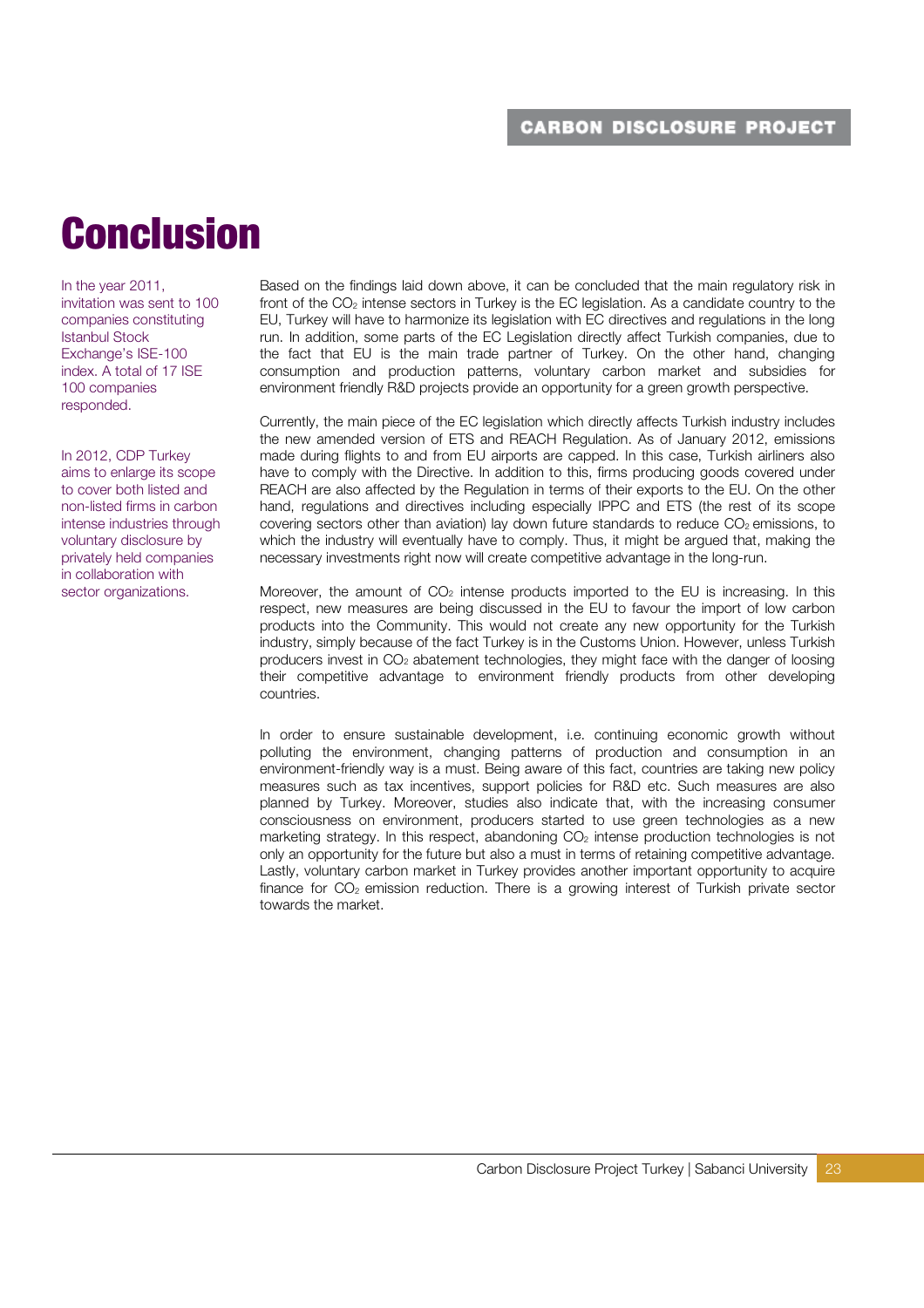# **Bibliography**

Alagöz, Başaran, Selda, Yeşil Pazarlama ve Eko Etiketleme, Akademik Bakış, issue 11, January 2007 Capital Turkey Magazine, Issue 2011/8, August 2011 Chemicals Industry Sector Platform, Action Plan and Strategy Paper for Chemicals Industry Sector (2011-2015) CompetitionAuthority, PetroleumSector Report 2008 Energy Market RegulatoryAuthority , Petroleum Market Sector Report 2010 EÜAŞ, Elektrik Üretim Sektör Raporu, 2010 Fawler, Stephen, J, C, Hope, A Critical Review of Sustainable Business Indices and Their Impact, Journal of Business Ethics, Volume 76, 2007 Fortune Turkey 500, 2010 Gros, Daniel, Egenhofer, Christian, "Climate Change and Trade Taxing Carbon at the Border?", Centre for European Policy Studies, Brussels, 2010 http://ec.europa.eu/trade/wider-agenda/environment/climate-change/, date of entry 09.12.2011 http://ec.europa.eu/environment/air/pollutants/stationary/ippc/index.htm, date of entry 09.12.2011 http://www.marketresearch.com/Synergyst-v3387/Aviation-Sector-Turkey-Trends-Opportunities-2822026/, date of entry 09.12.2011 IPCC Fourth Assessment Report: Climate Change 2007, Working Group III, Mitigation of Climate Change 1996 IPCC Guidelines for National Greenhouse Gas Inventories Istanbul Chamber of Industry, "Avrupa Birliği'ne Uyum Sürecinde Sektör Rehberleri: Elektrikli ve Elektronik Ürünler Sanayii", October 2010.

Ministry of Envionment and Trade, Draft Regulation on Monitoring, Reporting and Verification of GhG emissions

Ministry of Environment and Urbanization, National Climate Change Action Plan, July 2011

Ministry of Environment and Forestry, "Karbon Piyasalarında Ulusal Deneyim ve Geleceğe Bakış", January 2011

Ministry of Industry and Trade, "Turkish Industrial Strategy Document", December 2010

Niskanen, Toivo, "A Finnish Study of Self-Regulatory Discourses in the Chemical Industry's Responsible Care Programme", Business Ethics: A European Review, November 2011

OECD, "Towards Green Growth", May 2011

Prof. Dr. Ülengin, Füsun, Asoc. Prof. Dr. Önsel, Şule, Ass. Prof. Dr. Çekyay, Bora, Özaydın, Özay, Dr. Aktaş, Emre, Ass. Prof. Kabak, Özgür; "Demir Çelik Sektörü Rekabet Gücü Raporu", TÜSİAD – Sabancı Üniversitesi Rekabet Forumu – Sektörel Dernekler Federasyonu, Istanbul, November 2011

Republic of Turkey Prime Ministry Investment Promotion Agency, Turkish Home Appliances and Electronics Industry Report July 2010

Republic of Turkey Prime Ministry Investment Promotion Agency, Energy Industry Report, August 2010

Republic of Turkey Prime Ministry Investment Promotion Agency, Transportation Sector Report, January 2010

Turkish Statistical Institute, Greenhouse Gas Inventory, 2009

Turkish Electronic Manufacturers Association (TESID), Electronic Industry Almanac, 2011

TUSIAD, Turkish Industry: A Sectoral Overview, 2007